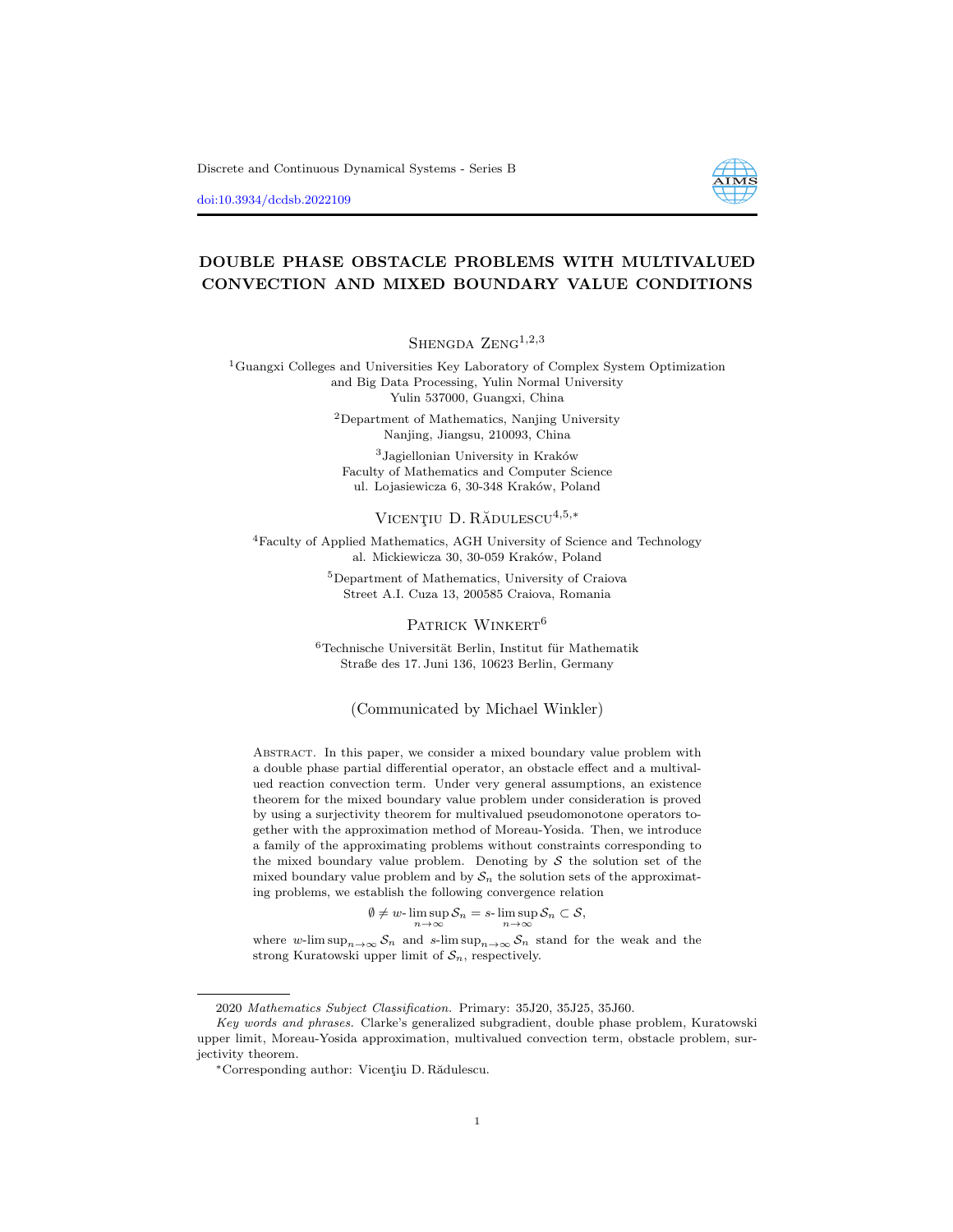1. Historical comments and statement of the problem. The study of obstacle problem goes back to the pioneering contributions of J.-L. Lions [\[28\]](#page-23-0) who studied the following simple, beautiful and deep problem: find the equilibrium position  $u = u(x)$  of an elastic membrane restricted to lie above a given obstacle  $\psi = \psi(x)$ , where  $x \in \Omega$  and  $\Omega \subset \mathbb{R}^2$  is a bounded domain with smooth boundary. This equilibrium position is the unique minimizer of the Dirichlet energy functional, that is,

$$
\min_{v \in K} \int_{\Omega} |\nabla v|^2 \, \mathrm{d}x,
$$

where K is a suitable convex set of functions greater or equal to  $\psi$ . This problem turns out to be equivalent to the following variational inequality

$$
u \in K
$$
 and  $\int_{\Omega} \nabla u \cdot \nabla (v - u) dx \ge 0$  for all  $v \in K$ ,

which can be seen as a system of Euler inequalities for the corresponding minimization problem. In the region  $[v > \psi]$  where the membrane is above the obstacle, the solution u solves an elliptic equation (say,  $\Delta u = 0$ ), while in the other region the membrane coincides with the obstacle (namely,  $u = \psi$ ). The region  $[v = \psi]$  is known as the contact set and the interface that separates the two regions is the free boundary. In such a way, the obstacle problem has been introduced for a membrane and for a plate and it is the simplest unilateral problem from the classical elasticity theory, as well as for the nonparametric minimal and capillary surfaces. Various classes of obstacle problems arise naturally when describing phenomena in the real world. Many of these models (fluid filtration through porous medium, osmosis, optimal stopping, heat control, etc.) are described in the monographs by Duvaut  $\&$ Lions [\[16\]](#page-22-0) and Rodrigues [\[44\]](#page-23-1).

Let  $\Omega \subset \mathbb{R}^N$ ,  $N > 2$ , be a bounded domain such that its boundary  $\Gamma := \partial \Omega$  is Lipschitz continuous and Γ is divided into two disjoint measurable parts  $\Gamma_1$  and  $\Gamma_2$ with meas( $\Gamma_1$ ) > 0. Let  $1 < p < q < N$  and let  $\nu$  be the outward unit normal at the boundary Γ. Given a bounded function  $\mu \colon \Omega \to [0, +\infty)$ , a multivalued operator  $f: \Omega \times \mathbb{R} \times \mathbb{R}^N \to 2^{\mathbb{R}}$ , an obstacle function  $\Phi: \Omega \to \mathbb{R}_+$  and a function  $j: \Gamma_2 \times \mathbb{R} \to \mathbb{R}$ , we consider the following elliptic obstacle inclusion problem with a double phase differential operator, a multivalued convection term and mixed boundary conditions, where the boundary conditions are composed of a homogeneous Dirichlet boundary condition and a multivalued boundary condition which is described by Clarke's generalized subgradient:

<span id="page-1-0"></span>
$$
D_{\mu}(u) + |u|^{p-2}u + \mu(x)|u|^{q-2}u \in f(x, u, \nabla u) \quad \text{in } \Omega,
$$
  
\n
$$
u \leq \Phi \quad \text{in } \Omega,
$$
  
\n
$$
u = 0 \quad \text{on } \Gamma_1,
$$
  
\n
$$
\frac{\partial u}{\partial \nu_{\mu}} \in -\partial j(x, u) \quad \text{on } \Gamma_2,
$$
  
\n(1)

where

$$
D_\mu(u):=-\operatorname{div}\left(|\nabla u|^{p-2}\nabla u+\mu(x)|\nabla u|^{q-2}\nabla u\right)
$$

and

$$
\frac{\partial u}{\partial \nu_{\mu}} := \left( |\nabla u|^{p-2} \nabla u + \mu(x) |\nabla u|^{q-2} \nabla u \right) \cdot \nu.
$$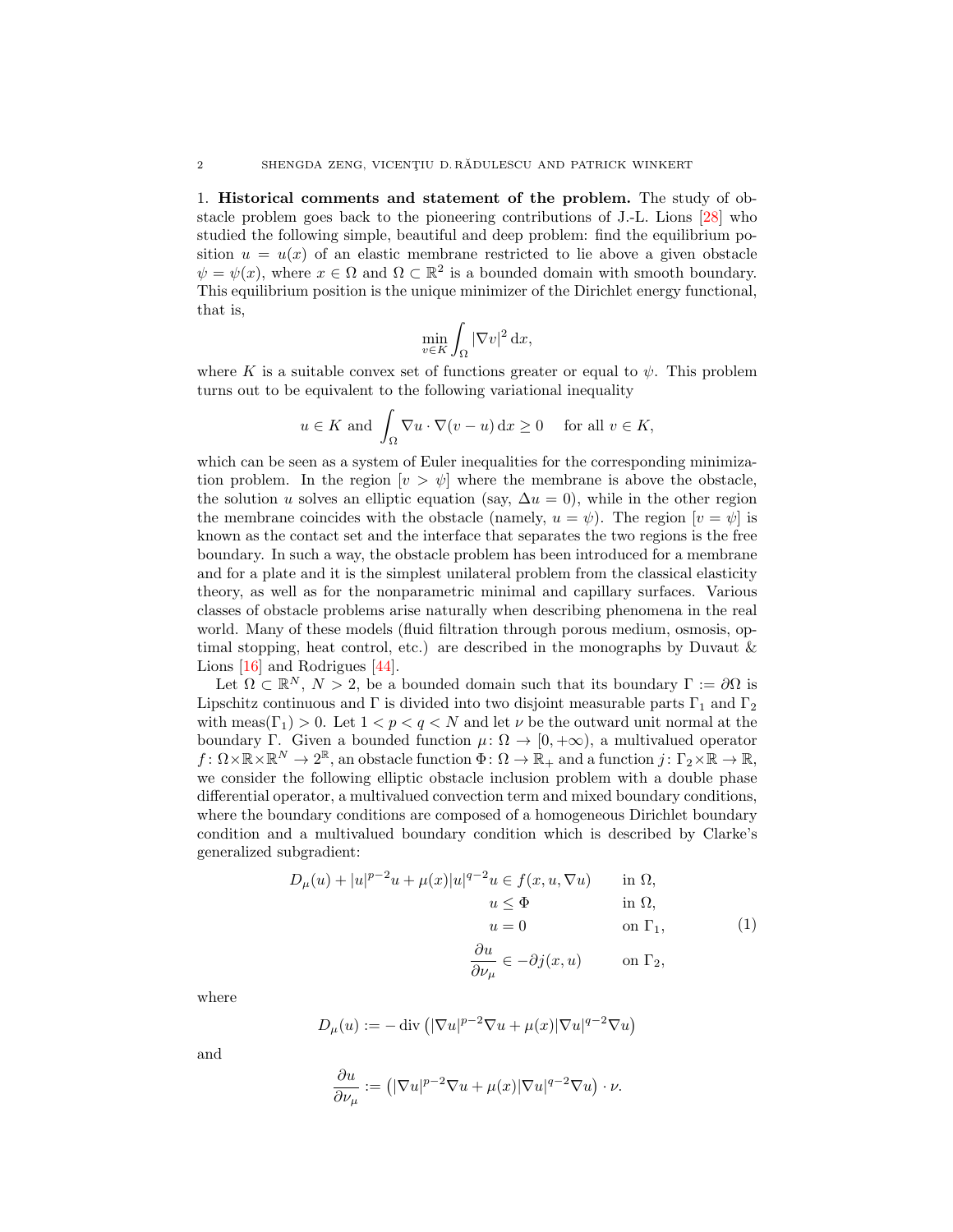It should be mentioned that in our setting the part  $\Gamma_2$  can be empty. In this case, problem [\(1\)](#page-1-0) reduces to the Dirichlet double phase problem

<span id="page-2-2"></span>
$$
D_{\mu}(u) + |u|^{p-2}u + \mu(x)|u|^{q-2}u \in f(x, u, \nabla u) \quad \text{in } \Omega,
$$
  
\n
$$
u \leq \Phi \quad \text{in } \Omega,
$$
  
\n
$$
u = 0 \quad \text{on } \Gamma,
$$
\n(2)

which has recently been introduced and studied by Zeng, Gasinski, Winkert  $\&$ Bai [\[49\]](#page-23-2).

In general, the novelty of the present work is the fact that several interesting and challenge phenomena are considered in one problem. To be more precise, problem [\(1\)](#page-1-0) contains the following effects:

- (i) A double phase partial differential operator;
- (ii) A multivalued convection term;
- (iii) An obstacle restriction;
- (iv) A multivalued boundary condition, which is formulated by Clarke's generalized subdifferential operator for locally Lipschitz functions.

Problem [\(1\)](#page-1-0) appears naturally when considering optimal stopping problems for Lévy processes with jumps, which arise for example as option pricing models in mathematical finance. The main contribution of this paper is twofold. The first objective is to explore the nonemptiness, boundedness and closedness of the solution set S to problem  $(1)$ . Our method is based on a surjectivity theorem for multivalued pseudomonotone operators and the approximation method of Moreau-Yosida. Since the obstacle effect leads to various difficulties in obtaining the exact and numerical solutions, some appropriate and useful approximating methods have been introduced and developed to overcome the obstacle constraints. Based on this, the second part of this paper is aimed to consider a family of approximating problems corresponding to [\(1\)](#page-1-0) without constraints and to establish a critical convergence theorem which indicates that the solution set of the obstacle problem can be approximated by the solution sets of approximating problems, denoted by  $\{\mathcal{S}_n\}$ , in the sense of Kuratowski. More precisely, we are going to show that

$$
\emptyset \neq w\text{-}\limsup_{n\to\infty} \mathcal{S}_n = s\text{-}\limsup_{n\to\infty} \mathcal{S}_n \subset \mathcal{S},
$$

where w-lim sup<sub>n→∞</sub>  $S_n$  is the weak Kuratowski upper limit of  $S_n$  and s-lim sup<sub>n→∞</sub>  $\mathcal{S}_n$  stands for the strong Kuratowski upper limit of  $\mathcal{S}_n$ .

In 1986, Zhikov [\[51\]](#page-23-3) initially introduced a nonlinear and nonhomogeneous integral functional

<span id="page-2-0"></span>
$$
u \mapsto \int \left( |\nabla u|^p + \mu(x) |\nabla u|^q \right) \, \mathrm{d}x \tag{3}
$$

to investigate the mechanics problems for strongly anisotropic materials. It is not difficult to see that the corresponding differential form of [\(3\)](#page-2-0) is written by

<span id="page-2-1"></span>
$$
u \mapsto -\operatorname{div}\left( |\nabla u|^{p-2} \nabla u + \mu(x) |\nabla u|^{q-2} \nabla u \right). \tag{4}
$$

On the one hand, from the physical point of view, the integral functional [\(3\)](#page-2-0) describes exactly the phenomenon that the energy density changes its ellipticity and growth properties according to the point in the domain. On the other hand, from the mathematical point of view, the behavior of the integral functional [\(3\)](#page-2-0) depends on the values of the weight function  $\mu(\cdot)$ . More precisely, on the set  $\{x \in \Omega : \mu(x) = 0\}$ it will be controlled by the gradient of order p and in the case  $\{x \in \Omega : \mu(x) \neq 0\}$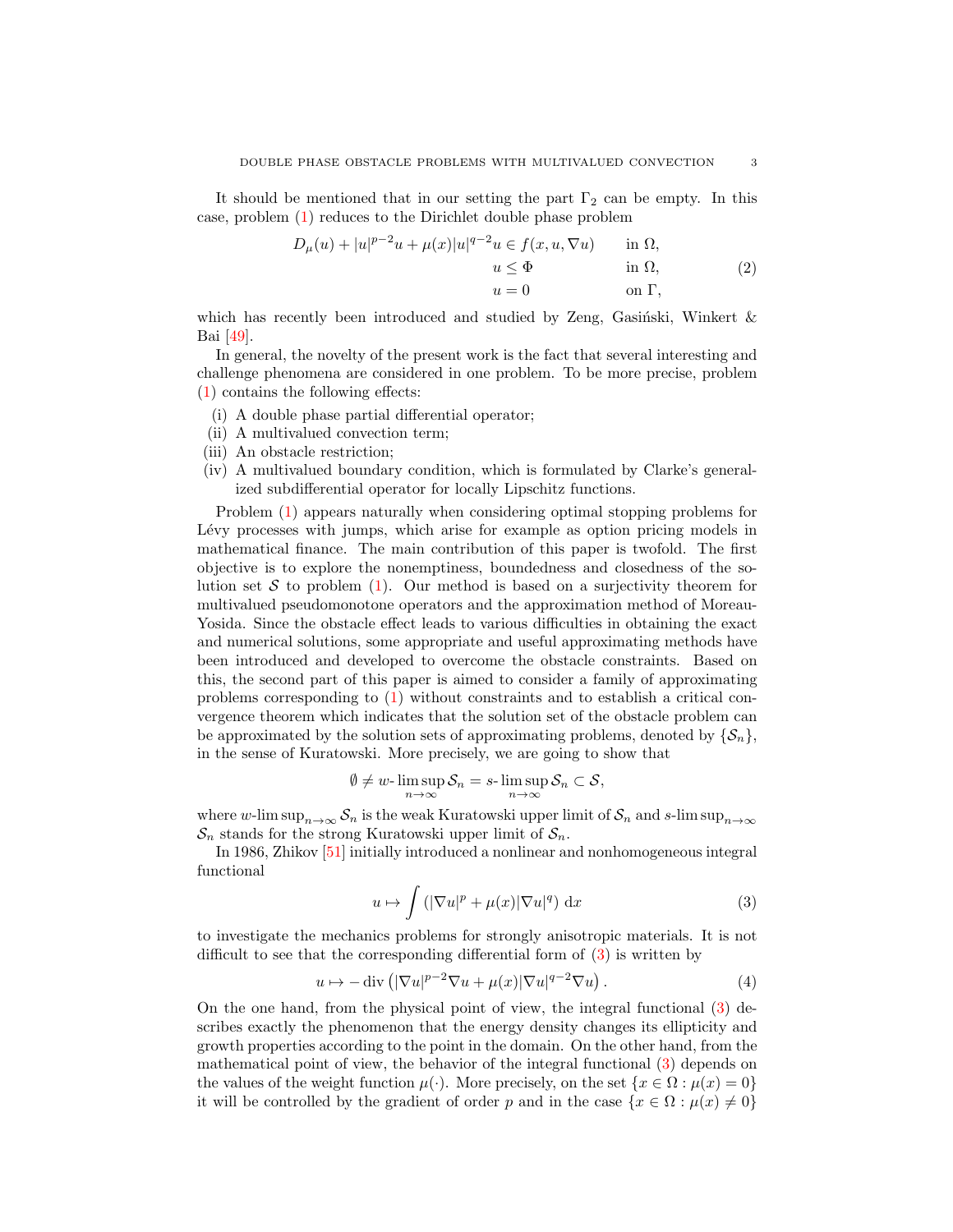it is the gradient of order  $q$ . This is the essential reason why we call  $(4)$  as double phase partial differential operator.

Double phase differential operators and corresponding energy functionals interpret various comprehensive natural phenomena, and model several problems in Mechanics, Physics and Engineering Sciences. For example, in the elasticity theory, the modulating coefficient  $\mu(\cdot)$  dictates the geometry of composites made of two different materials with distinct power hardening exponents q and  $p$ , see [\[52\]](#page-23-4). Thereafter, this topic attracted increasing attention and witnessed plenty of significant results in various aspects. For instance, Gasinski & Winkert  $[23]$  applied the theory of pseudomonotone operators to study the existence and uniqueness of solution for a quasilinear elliptic equation with double phase phenomena and a reaction term depending on the gradient. Under the assumption that the reaction is superlinear but without satisfying the Ambrosetti-Rabinowitz condition, Papageorgiou, Rădulescu & Repovš  $[36]$  considered a double phase Robin problem with a Carathéodory nonlinearity and proved an existence theorem as well as a multiplicity theorem using Morse theoretic tools and the notion of homological local linking. By establishing a weighted inequality for a Baouendi-Grushin operator and a related compactness property, Bahrouni, Rădulescu & Repovš  $[4]$  obtained the existence of stationary waves under arbitrary perturbations of the reaction for a class of double phase transonic flow problems with variable growth.

Apart from their obvious importance in the theory of partial differential equations, obstacle problems have a natural theoretical interest in stochastic control. Additionally, they can be found in physics, biology, and mathematical finance. One of the most well-known financial challenges is establishing the arbitrage-free price of American-style options. Concerning the mathematical analysis of obstacle problems, we refer to the recent contribution of Zeng, Bai, Gasinski & Winkert  $[48]$  who applied a surjectivity theorem for multivalued mappings, Kluge's fixed point principle and tools from nonsmooth analysis to explore the existence of weak solutions for a new kind of implicit obstacle problems driven by a double phase partial differential operator and a multivalued term which is described by Clarke's generalized gradient. We also refer to Bertoin  $[10]$  for Lévy processes with jumps, which arise in the description of various phenomena in the applied sciences, such as plasma physics, flame propagation, free boundary obstacle problems, or phase transitions in the Gamma convergence framework. For further results concerning single-valued equations involving double phase operators or multivalued equations with or without double phase operators we refer to the works of Alves, Garain & R $\ddot{\text{add}}$ ulescu [\[1\]](#page-22-4), Ambrosio & Rădulescu [\[2\]](#page-22-5), Bahrouni, Rădulescu & Winkert [\[5,](#page-22-6) [6\]](#page-22-7), Baroni, Colombo & Mingione [\[7,](#page-22-8) [8,](#page-22-9) [9\]](#page-22-10), Cencelj, Rădulescu & Repovš [\[11\]](#page-22-11), Colasuonno & Squassina [\[12\]](#page-22-12), Colombo & Mingione [\[13,](#page-22-13) [14\]](#page-22-14), Farkas & Winkert [\[17\]](#page-22-15), Gasiński & Papageorgiou [\[19,](#page-22-16) [21,](#page-22-17) [20\]](#page-22-18), Gasiński & Winkert [\[22,](#page-22-19) [23,](#page-22-1) [24\]](#page-22-20), Liu & Dai [\[29\]](#page-23-7), Marino & Winkert [\[30\]](#page-23-8), Papageorgiou, Rădulescu & Repovš [\[34,](#page-23-9) [35\]](#page-23-10), Papageorgiou, Vetro & Vetro [\[37,](#page-23-11) [38,](#page-23-12) [40\]](#page-23-13), Perera & Squassina  $[42]$ , Rădulescu  $[43]$ , Vetro  $[45]$ , Vetro & Vetro [\[46\]](#page-23-17), Zhang & Rădulescu [\[50\]](#page-23-18), see also the references therein. Basic analytic tools used in this paper can be found in the monographs [\[18,](#page-22-21) [41\]](#page-23-19). Finally, we mention the overview article of Mingione & R $\ddot{\text{add}}$ lescu [\[32\]](#page-23-20) about recent developments for problems with nonstandard growth and nonuniform ellipticity.

The paper is organized as follows. Section [2](#page-4-0) is devoted to recall some useful and important preliminaries such as the Musielak-Orlicz spaces  $L^{\mathcal{H}}(\Omega)$  and its corresponding Sobolev spaces  $W^{1, \mathcal{H}}(\Omega)$ , the definition of Kuratowski lower and upper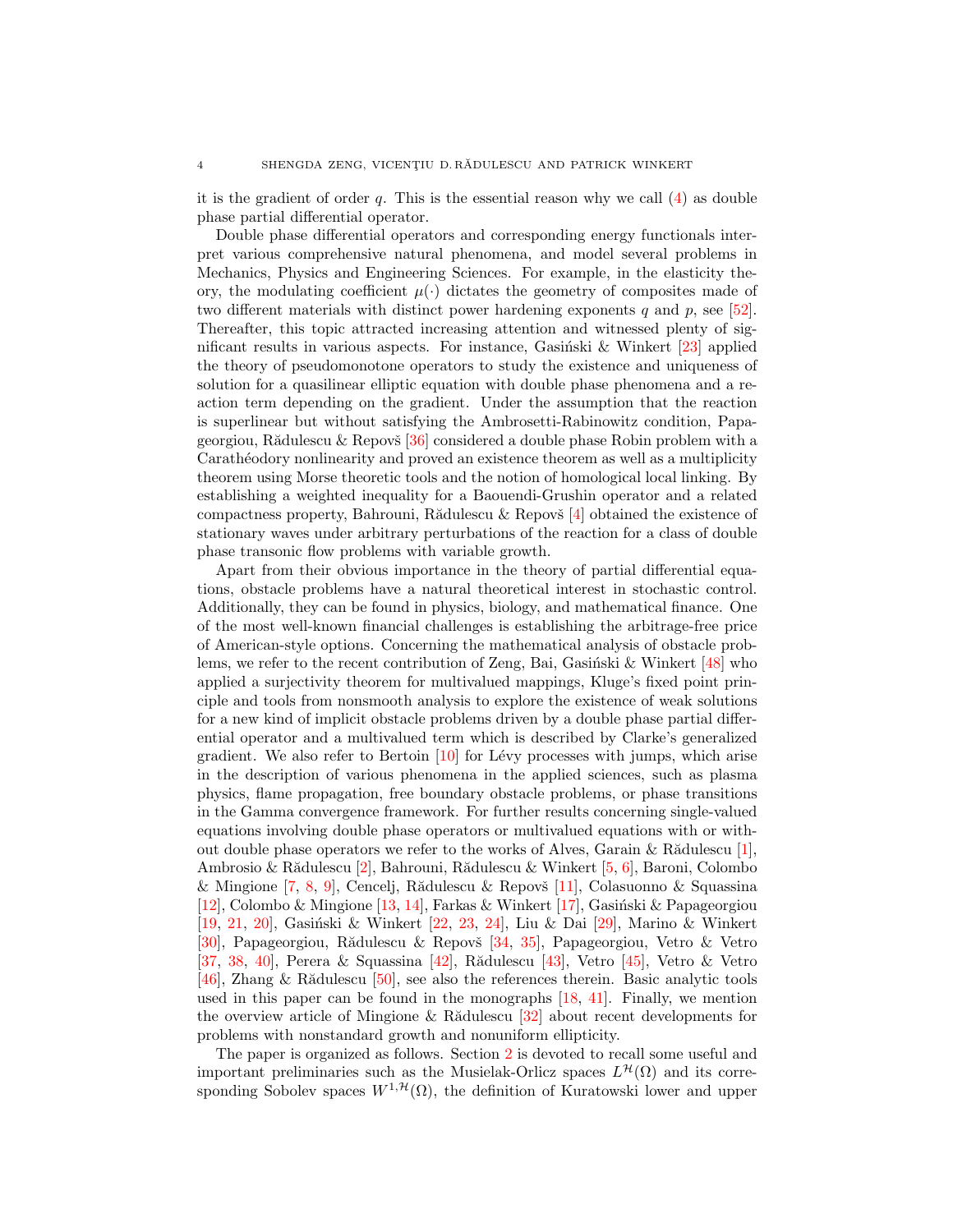limit, as well as the Moreau-Yosida approximation to proper, convex and lower semicontinuous functions, respectively. In Section [3,](#page-7-0) we apply a surjectivity result for multivalued pseudomonotone operators combined with the Moreau-Yosida approximation to examine the nonemptiness, boundedness and closedness of solution set to problem [\(1\)](#page-1-0), see Theorem [3.2.](#page-9-0) Finally, in Section [4,](#page-16-0) a family of the approximating problems without constraints corresponding to problem [\(1\)](#page-1-0) is introduced and an impressive convergence theorem is obtained, which reveals the essential relations between the sets S, w-lim sup<sub>n→∞</sub>  $S_n$  and s-lim sup<sub>n→∞</sub>  $S_n$ , see Theorem [4.3.](#page-17-0)

<span id="page-4-0"></span>2. Mathematical background. Let  $\Omega$  be a bounded domain in  $\mathbb{R}^N$  and let  $1 \leq$  $r < \infty$ . For any subset  $\overline{D}$  of  $\overline{\Omega}$ , in what follows, we denote by  $L^r(D) := L^r(D;\mathbb{R})$ and  $L^r(D; \mathbb{R}^N)$  the usual Lebesgue spaces endowed with the norm  $\|\cdot\|_{r,D}$ , that is,

$$
||u||_{r,D} := \left(\int_D |u|^r \,dx\right)^{\frac{1}{r}} \quad \text{for all } u \in L^r(D).
$$

We set  $L^r(D)_+ := \{u \in L^r(D) : u(x) \geq 0 \text{ for a.a. } x \in D\}.$  Moreover,  $W^{1,r}(\Omega)$ stands for the Sobolev space endowed with the norm  $\|\cdot\|_{1,r,\Omega}$ , namely,

 $||u||_{1,r,\Omega} := ||u||_{r,\Omega} + ||\nabla u||_{r,\Omega}$  for all  $u \in W^{1,r}(\Omega)$ .

For any  $1 \leq r \leq \infty$  we denote by r' the conjugate exponent of r, that is,  $\frac{1}{r} + \frac{1}{r'} = 1$ . In the sequel, we denote by  $r^*$  and  $r_*$  the critical exponents to r in the domain and on the boundary, respectively, given by

$$
r^* = \begin{cases} \frac{Nr}{N-r} & \text{if } r < N, \\ +\infty & \text{if } r \ge N, \end{cases} \quad \text{and} \quad r_* = \begin{cases} \frac{(N-1)r}{N-r} & \text{if } r < N, \\ +\infty & \text{if } r \ge N, \end{cases} \tag{5}
$$

respectively.

Consider the r-Laplacian eigenvalue problem with Steklov boundary condition given by

<span id="page-4-3"></span><span id="page-4-1"></span>
$$
-\Delta_r u = -|u|^{r-2}u \quad \text{in } \Omega,
$$
  

$$
|\nabla u|^{r-2} \nabla u \cdot \nu = \lambda |u|^{r-2}u \quad \text{on } \Gamma,
$$
 (6)

for  $1 < r < \infty$ . From Lê [\[26\]](#page-23-21) we can see that problem [\(6\)](#page-4-1) admits a smallest eigenvalue  $\lambda_{1,r}^S > 0$  which is isolated and simple. In addition, the smallest eigenvalue  $\lambda_{1,r}^S > 0$  satisfies the following variational equality:

<span id="page-4-4"></span><span id="page-4-2"></span>
$$
\lambda_{1,r}^{S} = \inf_{u \in W^{1,r}(\Omega) \setminus \{0\}} \frac{\|\nabla u\|_{r,\Omega}^{r} + \|u\|_{r,\Omega}^{r}}{\|u\|_{r,\Gamma}^{r}}.
$$
(7)

For problem  $(1)$ , in the whole paper, we assume that the weight function  $\mu$  and powers  $p$ ,  $q$  satisfy the following conditions:

$$
1 < p < N, \quad p < q < p^* \quad \text{and} \quad 0 \le \mu(\cdot) \in L^{\infty}(\Omega). \tag{8}
$$

Let us introduce the nonlinear function  $\mathcal{H} \colon \Omega \times \mathbb{R}_+ \to \mathbb{R}_+$  given by

$$
\mathcal{H}(x,t) := t^p + \mu(x)t^q \quad \text{for all } (x,t) \in \Omega \times \mathbb{R}_+,
$$

where  $\mathbb{R}_+ = [0, \infty)$ . By virtue of the definition of H, we are now in a position to recall the well-known Musielak-Orlicz function space denoted by  $L^{\mathcal{H}}(\Omega)$ , that is,

$$
L^{\mathcal{H}}(\Omega) := \left\{ u \mid u : \Omega \to \mathbb{R} \text{ is measurable and } \rho_{\mathcal{H}}(u) := \int_{\Omega} \mathcal{H}(x, |u|) dx < +\infty \right\}.
$$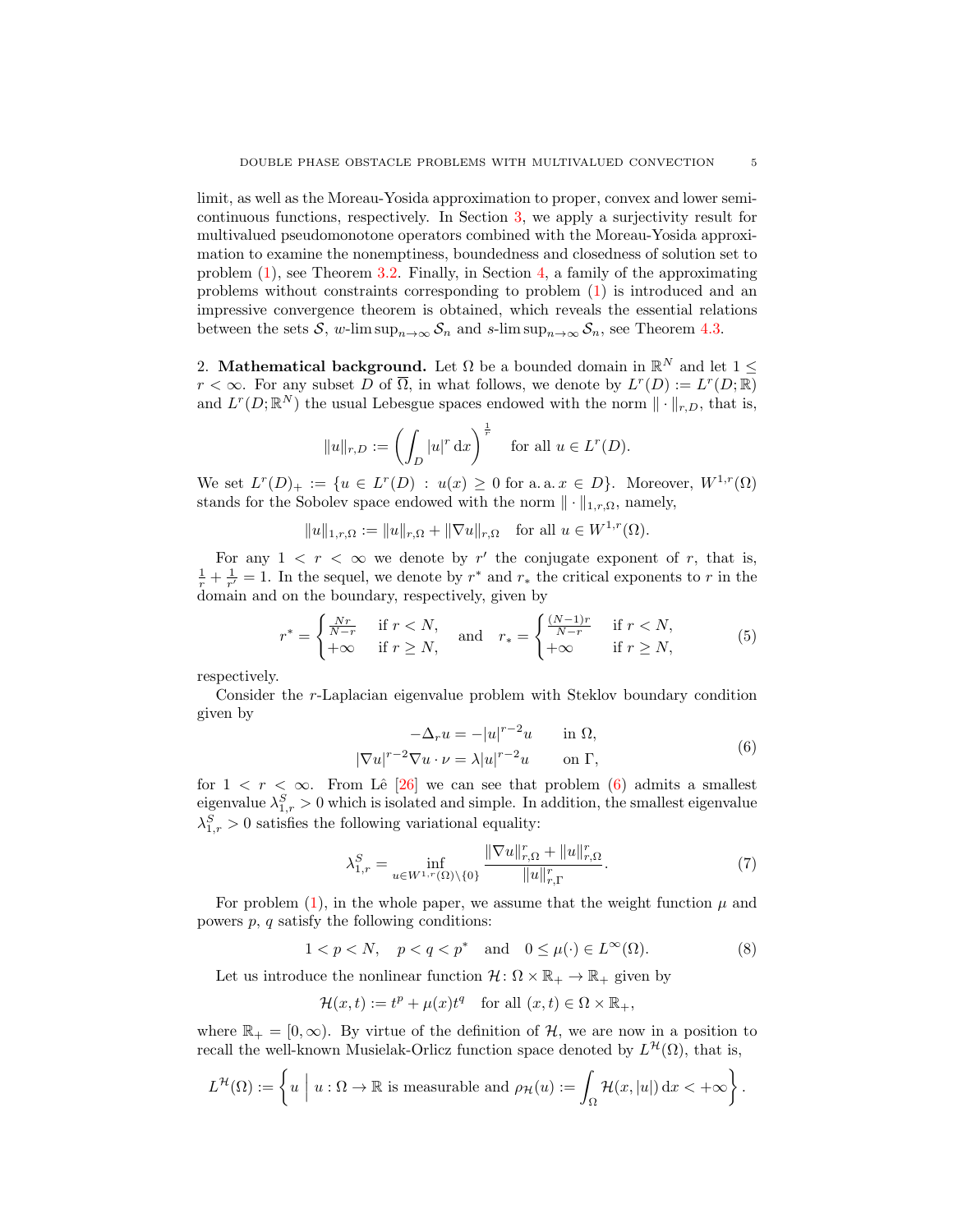It is obvious that  $L^{\mathcal{H}}(\Omega)$  endowed with the Luxemburg norm

$$
||u||_{\mathcal{H}} = \inf \left\{ \tau > 0 \mid \rho_{\mathcal{H}} \left( \frac{u}{\tau} \right) \le 1 \right\} \quad \text{for all } u \in L^{\mathcal{H}}(\Omega)
$$

is a reflexive Banach space, see Colasuonno & Squassina [\[12,](#page-22-12) Proposition 2.14]. Moreover, let us consider the seminormed function space defined by

$$
L^q_\mu(\Omega) = \left\{ u \mid u : \Omega \to \mathbb{R} \text{ is measurable and } \int_{\Omega} \mu(x) |u|^q \, \mathrm{d}x < +\infty \right\},\
$$

which is equipped with the seminorm  $\|\cdot\|_{q,\Omega,\mu}$  given by

$$
||u||_{q,\Omega,\mu} = \left(\int_{\Omega} \mu(x)|u(x)|^q dx\right)^{\frac{1}{q}} \quad \text{for all } u \in L^q_{\mu}(\Omega).
$$

By  $W^{1,\mathcal{H}}(\Omega)$  we denote the corresponding Musielak-Orlicz Sobolev space defined by

$$
W^{1,\mathcal{H}}(\Omega) = \left\{ u \in L^{\mathcal{H}}(\Omega) \mid |\nabla u| \in L^{\mathcal{H}}(\Omega) \right\}
$$

equipped with the norm

$$
||u||_{1,\mathcal{H}} = ||\nabla u||_{\mathcal{H}} + ||u||_{\mathcal{H}} \quad \text{for all } u \in W^{1,\mathcal{H}}(\Omega),
$$

where  $\|\nabla u\|_{\mathcal{H}} = \|\nabla u\|_{\mathcal{H}}$ . Since problem [\(1\)](#page-1-0) is a mixed boundary value problem with double phase partial differential operator, we introduce a closed subspace V of  $W^{1,\mathcal{H}}(\Omega)$  defined by

$$
V := \{ u \in W^{1, \mathcal{H}}(\Omega) \mid u = 0 \text{ on } \Gamma_1 \},
$$

which is also a reflexive Banach space. For the sake of convenience, in what follows, we denote by  $\|\cdot\|_V$  the norm of V, that is,  $\|u\|_V = \|u\|_{1,\mathcal{H}}$  for all  $u \in V$ , and by  $V^*$  we denote the dual space of  $V$ .

Next, we collect some useful embedding results for the spaces  $L^{\mathcal{H}}(\Omega)$  and  $W^{1,\mathcal{H}}(\Omega)$ . We refer, for example, to Gasiński & Winkert  $[24,$  Proposition 2.2] or Crespo-Blanco, Gasiński, Harjulehto & Winkert  $[15,$  Proposition 2.17].

<span id="page-5-0"></span>**Proposition 2.1.** Let [\(8\)](#page-4-2) be satisfied and let  $p^*$  as well as  $p_*$  be the critical expo-nents to p as given in [\(5\)](#page-4-3) for  $r = p$ . Then the following embeddings hold:

- (i)  $L^{\mathcal{H}}(\Omega) \hookrightarrow L^{r}(\Omega)$  and  $W^{1,\mathcal{H}}(\Omega) \hookrightarrow W^{1,r}(\Omega)$  are continuous for all  $r \in [1,p]$ ;
- (ii)  $W^{1,\mathcal{H}}(\Omega) \hookrightarrow L^r(\Omega)$  is continuous for all  $r \in [1,p^*]$  and compact for all  $r \in$  $[1, p^*);$
- (iii)  $W^{1,\mathcal{H}}(\Omega) \hookrightarrow L^r(\partial\Omega)$  is continuous for all  $r \in [1,p_*]$  and compact for all  $r \in [1, p_*)$ ;
- $(iv) L^{\mathcal{H}}(\Omega) \hookrightarrow L^q_{\mu}(\Omega)$  is continuous;
- (v)  $L^q(\Omega) \hookrightarrow L^{\mathcal{H}}(\Omega)$  is continuous.

**Remark 2.1.** It is obvious that if we replace the space  $W^{1, \mathcal{H}}(\Omega)$  by V, then the embeddings of (ii) and (iii) in Proposition [2.1](#page-5-0) hold as well.

From Liu & Dai  $[29,$  Proposition 2.1 we have the following proposition.

**Proposition 2.2.** Let [\(8\)](#page-4-2) be satisfied and let  $y \in L^{\mathcal{H}}(\Omega)$ . Then the following hold:

- (i) If  $y \neq 0$ , then  $||y||_{\mathcal{H}} = \lambda$  if and only if  $\rho_{\mathcal{H}}\left(\frac{y}{\lambda}\right) = 1$ ;
- (ii)  $||y||_{\mathcal{H}} < 1$  (resp. > 1 and = 1) if and only if  $\rho_{\mathcal{H}}(y) < 1$  (resp. > 1 and = 1);
- (iii) If  $||y||_{\mathcal{H}} < 1$ , then  $||y||_{\mathcal{H}}^q \le \rho_{\mathcal{H}}(y) \le ||y||_{\mathcal{H}}^p$ ;
- (iv) If  $||y||_{\mathcal{H}} > 1$ , then  $||y||_{\mathcal{H}}^p \le \rho_{\mathcal{H}}(y) \le ||y||_{\mathcal{H}}^q$ ;
- (v)  $||y||_{\mathcal{H}} \to 0$  if and only if  $\rho_{\mathcal{H}}(y) \to 0$ ;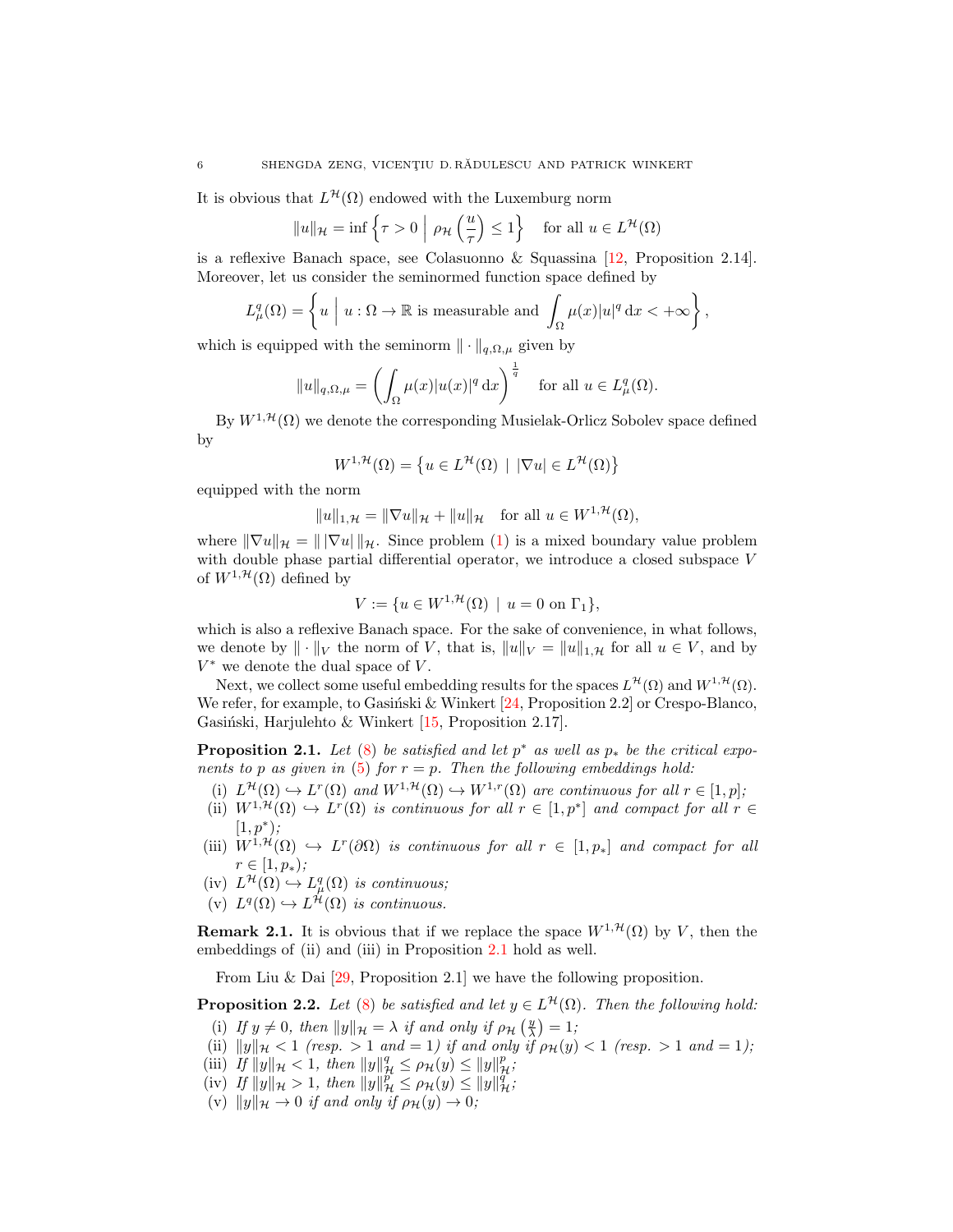(vi)  $||y||_{\mathcal{H}} \rightarrow +\infty$  if and only if  $\rho_{\mathcal{H}}(y) \rightarrow +\infty$ .

Throughout the paper the symbols " $\overset{w}{\longrightarrow}$ " and "→" stand for the weak and the strong convergence, respectively. For a Banach space  $(X, \|\cdot\|_X)$  we denote its dual space by  $X^*$  and by  $\langle \cdot, \cdot \rangle_{X^* \times X}$  the duality pairing between  $X^*$  and X.

Furthermore, we consider the nonlinear operator  $A: V \to V^*$  defined by

<span id="page-6-0"></span>
$$
\langle A(u), v \rangle := \int_{\Omega} \left( |\nabla u|^{p-2} \nabla u + \mu(x) |\nabla u|^{q-2} \nabla u \right) \cdot \nabla v \, dx
$$
  
+ 
$$
\int_{\Omega} \left( |u|^{p-2} u + \mu(x) |u|^{q-2} u \right) v \, dx
$$
 (9)

for  $u, v \in V$ , where  $\langle \cdot, \cdot \rangle$  stands for the duality pairing between V and its dual space  $V^*$ . The properties of the operator  $A: V \to V^*$  can be summarized as follows, where its detailed proof could be found in Liu & Dai [\[29\]](#page-23-7) or Crespo-Blanco, Gasiński, Harjulehto & Winkert  $[15,$  Proposition 3.5].

<span id="page-6-1"></span>**Proposition 2.3.** The operator A defined by  $(9)$  is bounded, continuous, monotone (hence maximal monotone) and of type  $(S_+)$ , that is,

$$
u_n \xrightarrow{w} u
$$
 in V and  $\limsup_{n \to \infty} \langle Au_n, u_n - u \rangle \leq 0$ ,

imply  $u_n \to u$  in V.

Given a real Banach space  $(E, \|\cdot\|_E)$ , we say that a function  $j: E \to \mathbb{R}$  is locally Lipschitz at  $x \in E$ , if there are a neighborhood  $O(x)$  of x and a constant  $L_x > 0$ such that

$$
|j(y) - j(z)| \le L_x \|y - z\|_E
$$
 for all  $y, z \in O(x)$ .

We denote by

$$
j^{\circ}(x;y) := \limsup_{z \to x, \lambda \downarrow 0} \frac{j(z + \lambda y) - j(z)}{\lambda},
$$

the generalized directional derivative of j at the point x in the direction  $y$  and  $\partial j: E \to 2^{E^*}$  defined by

$$
\partial j(x) := \{ \xi \in E^* \mid j^{\circ}(x; y) \ge \langle \xi, y \rangle_{E^* \times E} \text{ for all } y \in E \} \text{ for all } x \in E
$$

stands for the generalized gradient of  $j$  at  $x$  in the sense of Clarke.

We next collect some properties for the generalized gradient and generalized directional derivative of a locally Lipschitz function, see for example, Migórski, Ochal & Sofonea [\[31,](#page-23-22) Proposition 3.23].

**Proposition 2.4.** Let  $j: E \to \mathbb{R}$  be locally Lipschitz with Lipschitz constant  $L_x > 0$ at  $x \in E$ . Then we have the following:

(i) The function  $y \mapsto j^{\circ}(x; y)$  is positively homogeneous, subadditive, and satisfies

$$
|j^{\circ}(x;y)| \le L_x \|y\|_E \quad \text{for all } y \in E.
$$

- (ii) The function  $(x, y) \mapsto j^{\circ}(x, y)$  is upper semicontinuous.
- (iii) For each  $x \in E$ ,  $\partial j(x)$  is a nonempty, convex, and weakly<sup>\*</sup> compact subset of  $E^*$  with  $\|\xi\|_{E^*} \leq L_x$  for all  $\xi \in \partial j(x)$ .
- (iv)  $j^{\circ}(x; y) = \max \{ \langle \xi, y \rangle_{E^* \times E} \mid \xi \in \partial j(x) \}$  for all  $y \in E$ .
- (v) The multivalued function  $E \ni x \mapsto \partial j(x) \subset E^*$  is upper semicontinuous from E into  $w^*$ - $E^*$ .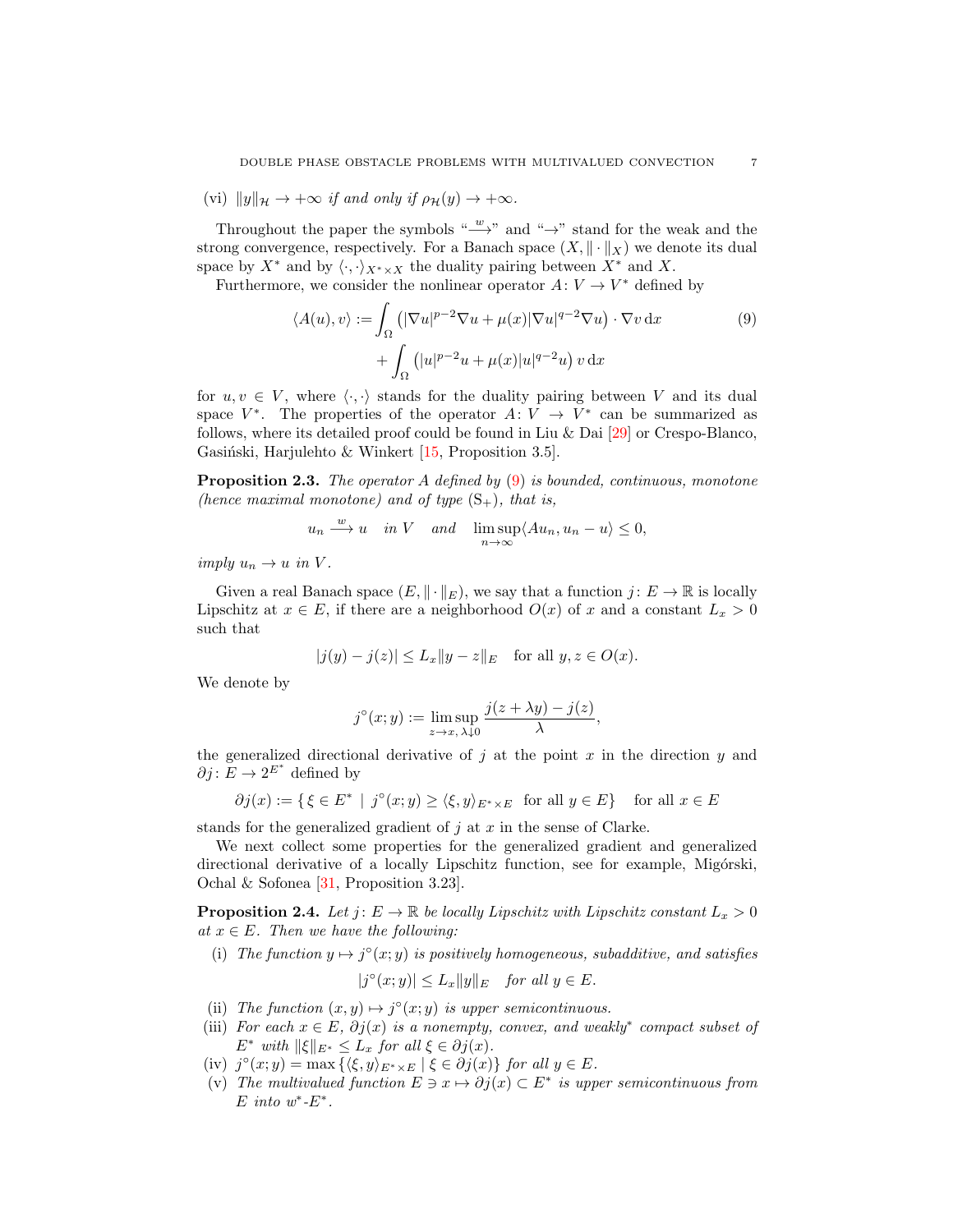Next we recall the following definition, see, for example, Papageorgiou & Winkert [\[41,](#page-23-19) Definition 6.7.4].

**Definition 2.1.** Let  $(X, \tau)$  be a Hausdorff topological space and let  $\{A_n\}_{n\in\mathbb{N}}\subset 2^X$ be a sequence of sets. We define the  $\tau$ -Kuratowski lower limit of the sets  $A_n$  by

$$
\tau\text{-}\liminf_{n\to\infty} A_n := \left\{ x \in X \mid x = \tau\text{-}\lim_{n\to\infty} x_n, \, x_n \in A_n \text{ for all } n \ge 1 \right\},\,
$$

and the  $\tau$ -Kuratowski upper limit of the sets  $A_n$ 

$$
\tau\text{-}\limsup_{n\to\infty} A_n := \left\{ x \in X \mid x = \tau\text{-}\lim_{k\to\infty} x_{n_k}, x_{n_k} \in A_{n_k}, n_1 < n_2 < \ldots < n_k < \ldots \right\}.
$$
  
If

$$
A = \tau \cdot \liminf_{n \to \infty} A_n = \tau \cdot \limsup_{n \to \infty} A_n,
$$

then A is called  $\tau$ -Kuratowski limit of the sets  $\{A_n\}_{n\in\mathbb{N}}$ .

We end this section by recalling the definition of the Moreau-Yosida approximation for proper, convex and lower semicontinuous functions including its properties, see Papageorgiou, Kyritsi & Yiallourou [\[33,](#page-23-23) Definition 3.2.48 and Proposition 3.2.50].

<span id="page-7-1"></span>**Lemma 2.2.** Let X be a Banach space and  $\varphi: X \to \mathbb{R} := \mathbb{R} \cup \{+\infty\}$  be a proper, convex and lower semicontinuous function. Then, for  $\varepsilon > 0$ , the Moreau-Yosida approximation  $\varphi_{\varepsilon}: X \to \mathbb{R}$  of  $\varphi$  defined by

$$
\varphi_{\varepsilon}(u) = \inf \left\{ \frac{\|u - v\|_X^2}{2\varepsilon} + \varphi(v) \mid v \in X \right\} \quad \text{for all} \ \ u \in X
$$

satisfies the following properties:

- (i)  $\varphi_{\varepsilon}$  is convex, lower semicontinuous and Gâteaux differentiable.
- (ii) The differential operator  $\varphi_{\varepsilon}: X \to X^*$  is bounded, monotone and demicontinuous.
- (iii) If  $u_{\varepsilon} \stackrel{w}{\longrightarrow} u$  in X, then we have

$$
\limsup_{\varepsilon \to 0} \varphi_{\varepsilon}(v) \leq \varphi(v) \quad \text{for all} \ \ v \in X,
$$
  

$$
\varphi(u) \leq \liminf_{\varepsilon \to 0} \varphi_{\varepsilon}(u_{\varepsilon}).
$$

<span id="page-7-0"></span>3. Existence result. The main objective of this section is to investigate the nonemptiness, boundedness and closedness of the solution set to problem [\(1\)](#page-1-0). To this end, we impose the following hypotheses on the data of problem [\(1\)](#page-1-0):

- H(f): The multivalued convection mapping  $f: \Omega \times \mathbb{R} \times \mathbb{R}^N \to 2^{\mathbb{R}}$  has nonempty, compact and convex values such that
	- (i) The multivalued mapping  $x \mapsto f(x, s, \xi)$  has a measurable selection for all  $(s,\xi) \in \mathbb{R} \times \mathbb{R}^N$ ;
	- (ii) The multivalued mapping  $(s, \xi) \mapsto f(x, s, \xi)$  is upper semicontinuous for a.  $x \in \Omega$ ;
	- (iii) There exist  $c_f \in L^{q'_1}(\Omega)_+$  and  $a_f, b_f \geq 0$  such that

$$
|\eta| \leq a_f |\xi|^{\frac{p}{q'_1}} + b_f |s|^{q_1 - 1} + c_f(x)
$$

for all  $\eta \in f(x, s, \xi)$ , for all  $s \in \mathbb{R}$ , for all  $\xi \in \mathbb{R}^N$  and for a.a.  $x \in \Omega$ , where  $1 < q_1 < p^*$  with the critical exponent  $p^*$  in the domain  $\Omega$  given in  $(5)$  for  $r = p$ ;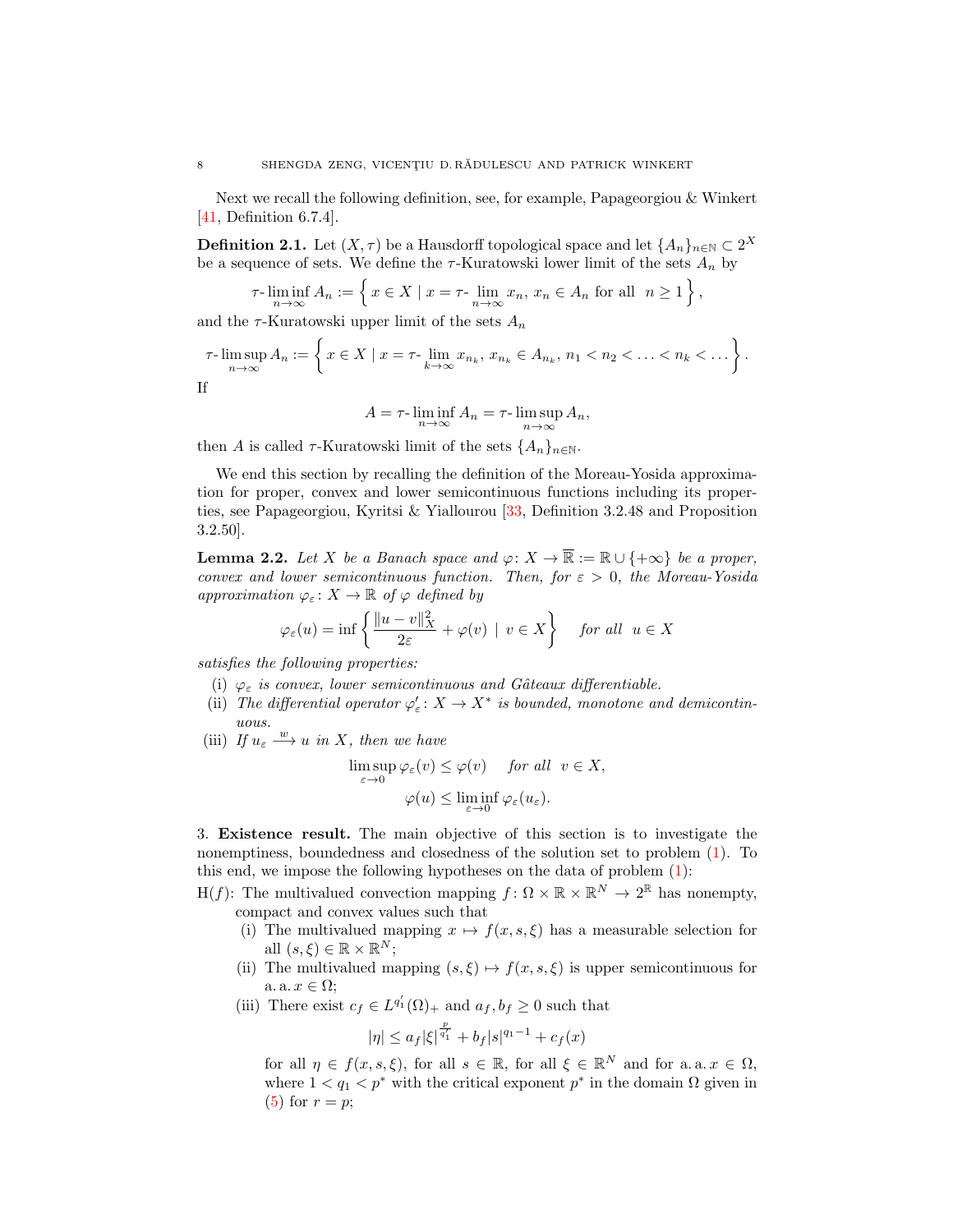DOUBLE PHASE OBSTACLE PROBLEMS WITH MULTIVALUED CONVECTION 9

(iv) There exist  $d_f \in L^1_+(\Omega)$ ,  $e_f, g_f \geq 0$  and  $\theta_2, \theta_3 \in [1, p]$  such that

$$
\max \left\{ e_f \delta(\theta_2) + c_j \left( \lambda_{1,p}^S \right)^{-1}, g_f \delta(\theta_3) + c_j \left( \lambda_{1,p}^S \right)^{-1} \delta(\theta_1) \right\} < 1,
$$

and

$$
|\eta s| \le e_f |\xi|^{\theta_2} + g_f |s|^{\theta_3} + d_f(x)
$$

for all  $\eta \in f(x, s, \xi)$ , for all  $s \in \mathbb{R}$ , for all  $\xi \in \mathbb{R}^N$  and for a.a.  $x \in \Omega$ , where  $\theta_1 > 0$  is given in H(j)(iv) (see below),  $\lambda_{1,p}^S$  is the first eigenvalue of the p-Laplacian with Steklov boundary condition, see [\(6\)](#page-4-1) and [\(7\)](#page-4-4), and  $\delta \colon [1, p] \to [0, 1]$  is defined by

$$
\delta(\theta) := \begin{cases} 0, & \text{if } \theta \in [1, p) \\ 1, & \text{if } \theta = p \end{cases} \quad \text{for all } \theta \in [1, p].
$$

- $H(\Phi)$ : The function  $\Phi \colon \Omega \to [0, \infty)$  is such that  $\Phi \in L^{q'_1}(\Omega)$ .
- H(j): The function  $j: \Gamma_2 \times \mathbb{R} \to \mathbb{R}$  satisfies the following conditions:
	- (i)  $x \mapsto j(x, r)$  is measurable on  $\Gamma_2$  for all  $r \in \mathbb{R}$  such that the function  $x \mapsto j(x, 0)$  belongs to  $L^1(\Gamma_2)$ ;
	- (ii) For a. a.  $x \in \Gamma_2$ ,  $r \mapsto j(x,r)$  is locally Lipschitz continuous;
	- (iii) There exist  $a_j > 0$  and  $b_j \in L^{q'_2}(\Gamma_2)_+$  such that

$$
|\xi| \le a_j |s|^{q_2 - 1} + b_j(x)
$$

for all  $\xi \in \partial j(x, s)$ , for all  $s \in \mathbb{R}$  and for a. a.  $x \in \Gamma_2$ , where  $1 < q_2 < p_*$ and  $p_*$  is the critical exponent on the boundary given in [\(5\)](#page-4-3) for  $r = p$ ; (iv) There exist  $c_j > 0$ ,  $d_j \in L^1(\Gamma_2)_+$  and  $\theta_1 \in [1, p]$  such that

$$
|\xi s| \le c_j |s|^{\theta_1} + d_j(x)
$$

for all  $\xi \in \partial j(x, s)$ , for all  $s \in \mathbb{R}$  and for a. a.  $x \in \Gamma_2$ .

Next, we give two concrete examples for functions  $f$  and  $j$  that satisfy hypotheses  $H(f)$  and  $H(j)$ , respectively.

**Example 3.1.** Let us consider the functions  $f: \mathbb{R} \times \mathbb{R}^N \to 2^{\mathbb{R}}$  and  $j: \mathbb{R} \to \mathbb{R}$  defined by

$$
f(s,\xi) = |s|^{\frac{p-1}{2}} [-1,1] + |\xi|^{\frac{p-1}{2}},
$$

for all  $s \in \mathbb{R}$ , for all  $\xi \in \mathbb{R}^N$  and

$$
j(s) = \begin{cases} |s| & \text{if } s \in [-1, 1], \\ 2 - s & \text{if } s \in (1, 2], \\ s + 2 & \text{if } s \in [-2, -1), \\ (|s| - 2)^p & \text{if } |s| > 2, \end{cases}
$$

for all  $s \in \mathbb{R}$ . It is not difficult to see that the functions f and j defined above satisfy hypotheses  $H(f)$  and  $H(j)$ , respectively.

Let  $K$  be a subset of  $V$  defined by

<span id="page-8-0"></span>
$$
K := \{ u \in V \mid u(x) \le \Phi(x) \text{ for a. a. } x \in \Omega \}.
$$
 (10)

<span id="page-8-1"></span>**Remark 3.1.** From hypothesis H( $\Phi$ ) it follows that  $0 \in K$  and K is a nonempty, closed and convex subset of  $V$ .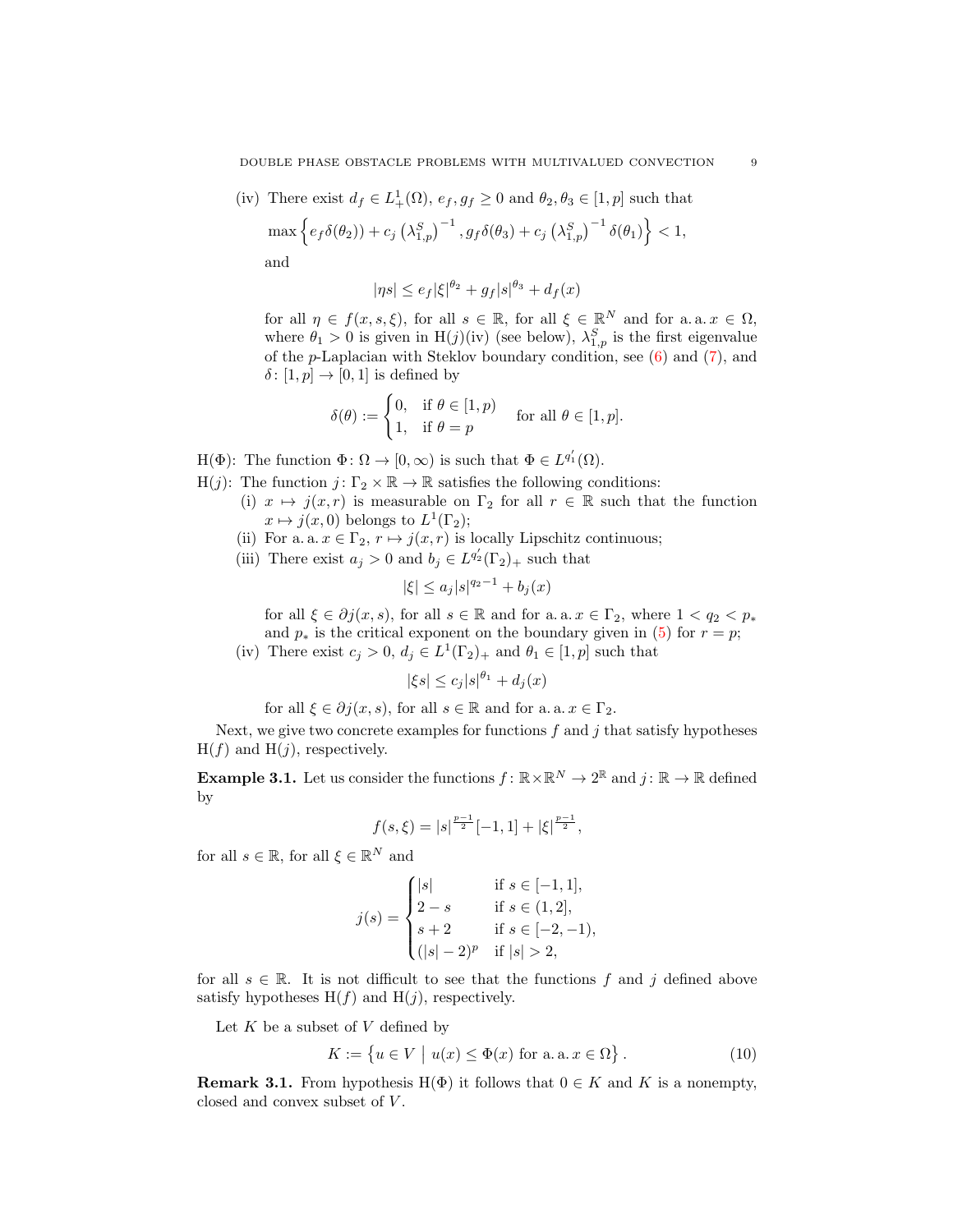We are now in a position to give the following definition of weak solutions to problems [\(1\)](#page-1-0).

**Definition 3.1.** A function  $u \in K$  is called a weak solution of problem [\(1\)](#page-1-0) if there exists a function  $\eta \in L^{q'_1}(\Omega)$  such that  $\eta(x) \in f(x, u(x), \nabla u(x))$  for a. a.  $x \in \Omega$  and

$$
\int_{\Omega} \left( |\nabla u|^{p-2} \nabla u \cdot \nabla (v - u) + \mu(x) |\nabla u|^{q-2} \nabla u \cdot \nabla (v - u) \right) dx
$$
  
+ 
$$
\int_{\Omega} \left( |u|^{p-2} u + \mu(x) |u|^{q-2} u \right) (v - u) dx + \int_{\Gamma_2} j^{\circ}(x, u; v - u) d\Gamma
$$
  

$$
\geq \int_{\Omega} \eta(x) (v - u) dx
$$

for all  $v \in K$ , where K is defined in [\(10\)](#page-8-0).

Remark 3.2. Note that the definition above is indeed equivalent to the usual one, see, for example, Giannessi & Khan [\[25,](#page-23-24) Proposition 3.3].

The main result in this section concerning the nonemptiness, boundedness and closedness of the solution set to problem [\(1\)](#page-1-0) is given by the following theorem.

<span id="page-9-0"></span>**Theorem 3.2.** Let hypotheses [\(8\)](#page-4-2),  $H(f)$ ,  $H(\Phi)$  and  $H(j)$  be satisfied. Then, the solution set  $S$  of problem  $(1)$  is nonempty, bounded and weakly closed in  $V$ .

*Proof.* I: Existence. Let  $\gamma: V \to X := L^p(\Gamma_2)$  be the trace operator from V into X. It is obvious from Proposition [2.1\(](#page-5-0)iii) that  $\gamma$  is linear, continuous and compact. By  $i: V \to L^{q_1}(\Omega)$  and  $i^*: L^{q'_1}(\Omega) \to V^*$ , we denote the embedding operator from V to  $L^{q_1}(\Omega)$  and its adjoint operator, respectively. Since  $1 < q_1 < p^*$  we know that i and  $i^*$  are both compact operators by Proposition [2.1\(](#page-5-0)ii). Furthermore, we introduce the functional  $J: X \to \mathbb{R}$  defined by

<span id="page-9-1"></span>
$$
J(w) := \int_{\Gamma_2} j(x, w) d\Gamma \quad \text{for all } w \in X.
$$

From hypotheses  $H(j)(i)$ –(ii) and Theorem 3.47 of Migórski, Ochal & Sofonea [\[31\]](#page-23-22), it is easy to see that  $J$  is locally Lipschitz continuous and satisfies

$$
j^{\circ}(u;v) \leq \int_{\Gamma_2} j^{\circ}(x, u(x); v(x)) d\Gamma \quad \text{and} \quad \partial J(u) \subset \int_{\Gamma_2} \partial j(x, u(x)) d\Gamma \tag{11}
$$

for all  $u, v \in X$ .

For any  $w \in X$  and any  $\xi \in \partial J(w)$ , it holds  $\xi(x) \in \partial j(x, u(x))$  for a. a.  $x \in \Gamma_2$ . This along with hypothesis  $H(j)(iii)$  deduces that

<span id="page-9-2"></span>
$$
\|\xi\|_{q_2',\Gamma_2}^{q_2'} \le \int_{\Gamma_2} |\xi(x)|^{q_2'} d\Gamma
$$
  
\n
$$
\le \int_{\Gamma_2} (a_j|w(x)|^{q_2-1} + b_j(x))^{q_2'} d\Gamma
$$
  
\n
$$
\le M_0 \int_{\Gamma_2} (|w(x)|^{q_2} + |b_j(x)|^{q_2'}) d\Gamma
$$
  
\n
$$
= M_0 \left( \|w\|_{q_2,\Gamma_2}^{q_2} + \|b_j\|_{q_2',\Gamma_2}^{q_2'} \right),
$$
\n(12)

for some  $M_0 > 0$ . Hypotheses  $H(f)(i)$ , (iii) and the proof of Proposition 3 in Papageorgiou, Vetro & Vetro [\[39\]](#page-23-25) allow us to consider the Nemytskij operator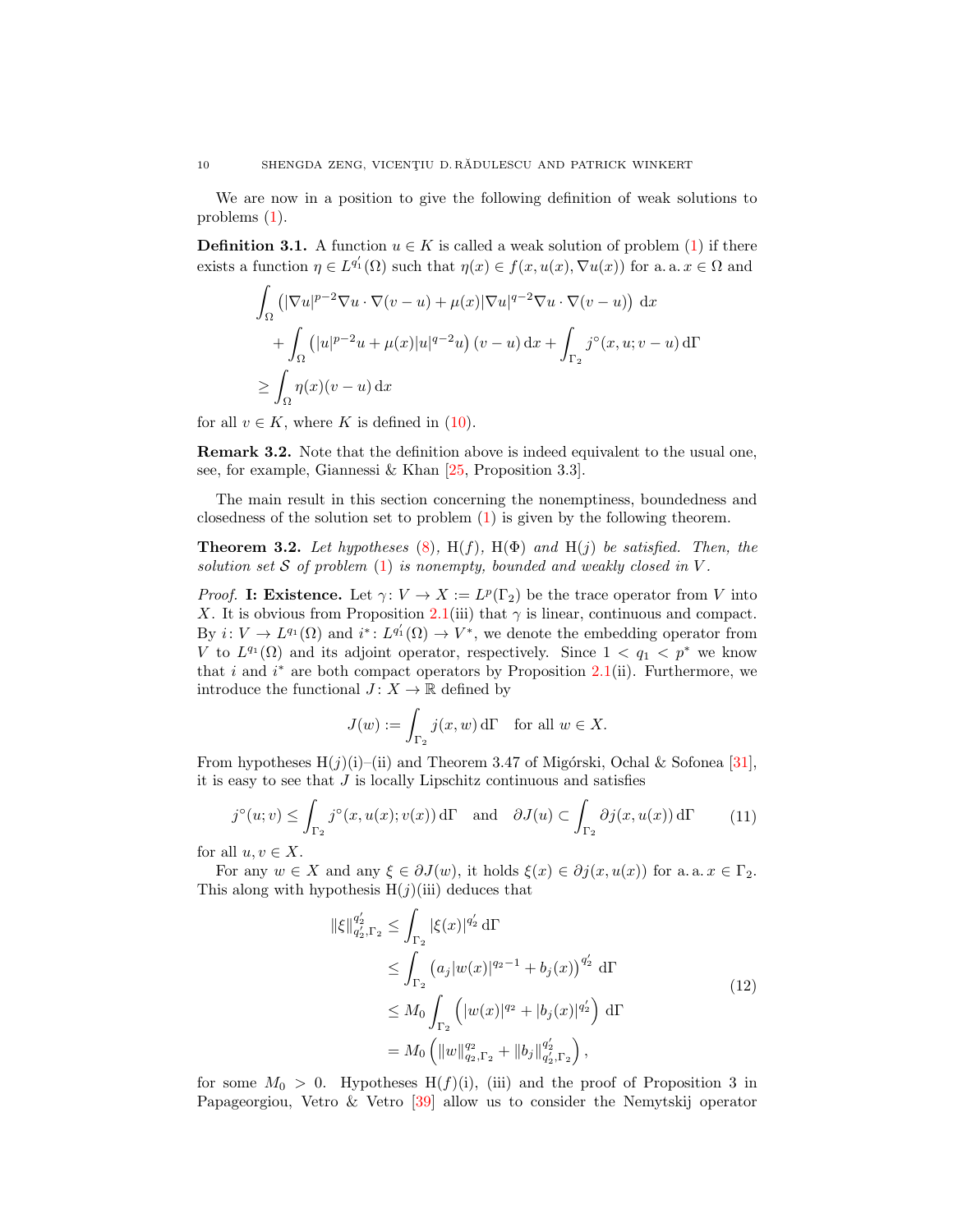$\mathcal{N}_f: V \subset L^{q_1}(\Omega) \to 2^{L^{q'_1}(\Omega)}$  corresponding to the multivalued mapping f defined  $\overline{\Omega}$ 

$$
\mathcal{N}_f(u) := \left\{ \eta \in L^{q'_1}(\Omega) \mid \eta(x) \in f(x, u(x), \nabla u(x)) \text{ for a. a. } x \in \Omega \right\}
$$

for all  $u \in V$ . Also, the growth condition in hypothesis  $H(f)(iv)$  guarantees that

$$
\|\eta\|_{q_1',\Omega}^{q_1'} = \int_{\Omega} |\eta(x)|^{q_1'} dx
$$
  
\n
$$
\leq \int_{\Omega} \left( a_f |\nabla u|^{\frac{p}{q_1'}} + b_f |u|^{q_1-1} + c_f(x) \right)^{q_1'} dx
$$
  
\n
$$
\leq M_1 \int_{\Omega} \left( |\nabla u|^p + |u|^{q_1} + c_f(x)^{q_1'} \right) dx
$$
  
\n
$$
= M_1 \left( \|\nabla u\|_{p,\Omega}^p + \|u\|_{q_1,\Omega}^{q_1} + \|c_f\|_{q_1',\Omega}^{q_1'} \right),
$$
\n(13)

for some  $M_1 > 0$ . Keeping in mind that the embeddings  $V \hookrightarrow L^{q_1}(\Omega)$  and  $V \hookrightarrow$  $L^{q_2}(\Gamma_2)$  are both continuous (even compact), we see that  $u \mapsto i^* \circ \mathcal{N}_f(u) + \gamma^* \partial J(\gamma u)$ maps bounded sets of  $V$  into bounded sets of  $V^*$ .

Finally, by  $I_K: V \to \overline{\mathbb{R}} := \mathbb{R} \cup \{+\infty\}$  we denote the indicator function of K, that is,

<span id="page-10-0"></span>
$$
I_K(u) := \begin{cases} 0 & \text{if } u \in K, \\ +\infty & \text{otherwise.} \end{cases}
$$

Let us now consider the following problem: find  $u \in K$  such that

$$
Au - i^*\mathcal{N}_f(u) + \gamma^*\partial J(\gamma u) + \partial_c I_K(u) \ni 0 \text{ in } V^*,\tag{14}
$$

where A is given in [\(9\)](#page-6-0) and  $\partial_c I_K$  stands for the convex subdifferential operator of the convex function  $I_K$  owning to the closedness and convexity of K, see Remark [3.1.](#page-8-1) By the definitions of the convex subgradient and generalized Clarke's subgradient along with inequality [\(11\)](#page-9-1), we see that if  $u \in K$  solves problem [\(14\)](#page-10-0), then it is also a weak solution of problem  $(1)$ . Based on this fact, we are going to verify the existence of a solution of problem [\(14\)](#page-10-0).

In order to obtain the existence of a solution to problem [\(14\)](#page-10-0), for each fixed  $\varepsilon > 0$ , let us consider the following approximating problem associated to problem [\(14\)](#page-10-0): find  $u_{\varepsilon} \in V$  such that

$$
Au_{\varepsilon} - i^* \mathcal{N}_f(u_{\varepsilon}) + \gamma^* \partial J(\gamma u_{\varepsilon}) + I'_{K,\varepsilon}(u_{\varepsilon}) \ni 0 \text{ in } V^*,\tag{15}
$$

where  $I_{K,\varepsilon}: V \to \mathbb{R}$  is the Moreau-Yosida approximation of  $I_K$  defined by

<span id="page-10-3"></span>
$$
I_{K,\varepsilon}(u) := \inf_{v \in V} \left( \frac{\|u - v\|_V^2}{2\varepsilon} + I_K(v) \right)
$$

for all  $u \in V$  and  $I'_{K,\varepsilon}$  is the differential operator of  $I_{K,\varepsilon}$ , see Lemma [2.2.](#page-7-1) First, we show that the multivalued mapping  $u \mapsto Au - i^* \mathcal{N}_f(u) + \gamma^* \partial J(\gamma u)$  is pseudomonotone. Because of the boundedness, convexity and closedness of  $u \mapsto i^* \circ \mathcal{N}_f(u)$  +  $\gamma^* \partial J(\gamma u)$ , we conclude from Proposition [2.3](#page-6-1) that  $u \mapsto Au - i^* \mathcal{N}_f(u) + \gamma^* \partial J(\gamma u)$ has nonempty, bounded, closed and convex values. Using  $(12)$  and  $(13)$  together with Proposition [2.3,](#page-6-1) it implies that  $u \mapsto Au := Au - i^*\mathcal{N}_f(u) + \gamma^*\partial J(\gamma u)$  is a bounded mapping.

Let  ${u_n}_{n\in\mathbb{N}} \subset V$ ,  ${u_n^*}_{n\in\mathbb{N}} \subset V^*$  and  $u \in V$  be such that

<span id="page-10-2"></span>
$$
u_n \xrightarrow{w} u \quad \text{in } V, \quad u_n^* \xrightarrow{w} u^* \quad \text{in } V^*, \tag{16}
$$

<span id="page-10-1"></span>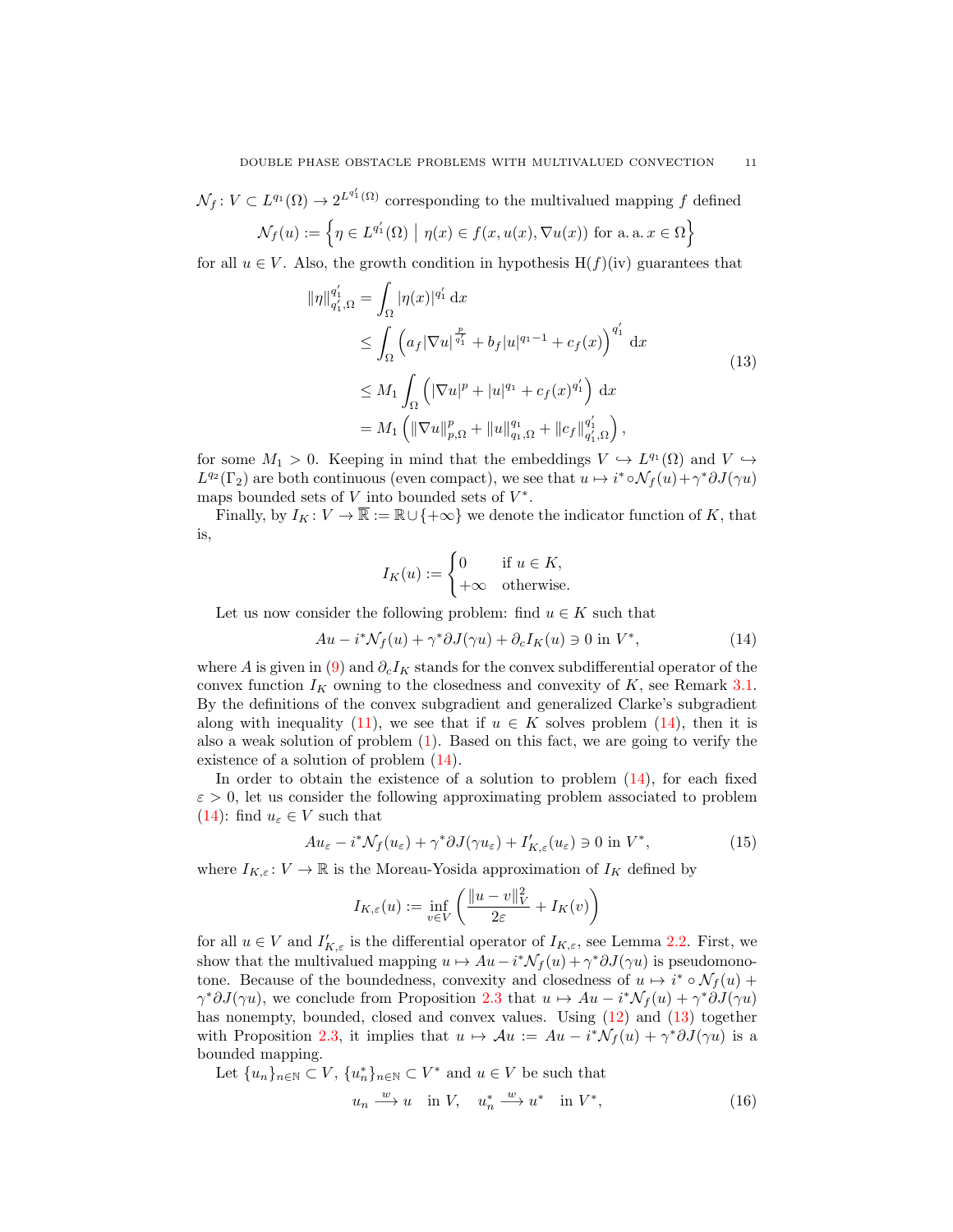<span id="page-11-1"></span><span id="page-11-0"></span>
$$
u_n^* \in \mathcal{A}(u_n) \quad \text{for all } n \in \mathbb{N},
$$
  

$$
\limsup_{n \to \infty} \langle u_n^*, u_n - u \rangle \le 0.
$$
 (17)

So, for each  $n \in \mathbb{N}$ , we are able to find elements  $\xi_n \in \mathcal{N}_f(u_n)$  and  $\eta_n \in \partial J(\gamma u_n)$  such that  $u_n^* = A(u_n) - i^* \xi_n + \gamma^* \eta_n$ . Because of the compact embeddings  $V \hookrightarrow L^{q_1}(\Omega)$ and  $V \hookrightarrow L^{q_2}(\Gamma_2)$ , we get from [\(16\)](#page-10-2) that  $u_n \to u$  in  $L^{q_1}(\Omega)$  and  $u_n \to u$  in  $L^{q_2}(\Gamma_2)$ . Taking [\(12\)](#page-9-2) and [\(13\)](#page-10-1) into account, we can find bounded sequences  $\{\xi_n\}_{n\in\mathbb{N}}\subset L^{q_1'}(\Omega)$ and  $\{\eta_n\}_{n\in\mathbb{N}}\subset L^{q'_2}(\Gamma_2)$ . Therefore, without any loss of generality, we may assume that

$$
\xi_n \xrightarrow{w} \xi \quad \text{in } L^{q'_1}(\Omega) \quad \text{and} \quad \eta_n \xrightarrow{w} \eta \quad \text{in } L^{q'_2}(\Gamma_2) \tag{18}
$$

for some  $\xi \in L^{q'_1}(\Omega)$  and  $\eta \in L^{q'_2}(\Gamma_2)$ . Then, by [\(17\)](#page-11-0) and [\(18\)](#page-11-1) we get

$$
\limsup_{n \to \infty} \langle A(u_n), u_n - u \rangle = \limsup_{n \to \infty} \langle A(u_n), u_n - u \rangle - \lim_{n \to \infty} \langle \xi_n, u_n - u \rangle_{L^{q_1}(\Omega)}
$$
  
+ 
$$
\lim_{n \to \infty} \langle \eta_n, u_n - u \rangle_{L^{q_2}(\Gamma_2)}
$$
  
= 
$$
\limsup_{n \to \infty} \langle A(u_n) - i^* \xi_n + \gamma^* \eta_n, u_n - u \rangle
$$
  
= 
$$
\limsup_{n \to \infty} \langle u_n^*, u_n - u \rangle \leq 0.
$$

This fact together with  $(16)$  and the  $(S_{+})$ -property of A (see Proposition [2.3\)](#page-6-1) implies that  $u_n \to u$  in V. Recall that  $\partial J$  is strongly-weakly closed, so we have  $\eta \in \partial J(\gamma u)$ , whereas from the continuity of  $A$  (see Proposition [2.3\)](#page-6-1), we have

$$
\langle u_n^*, u_n \rangle \to \langle u^*, u \rangle \quad \text{and} \quad A(u_n) \to A(u) \quad \text{in $V^*$}.
$$

Since  $\xi_n \in \mathcal{N}_f(u_n)$  it follows

$$
\xi_n(x) \in f(x, u_n(x), \nabla u_n(x))
$$
 for a. a.  $x \in \Omega$ .

From  $u_n \to u$  in V and the continuous embedding  $V \hookrightarrow W^{1,p}(\Omega)$ , passing to a subsequence if necessary, we can assume that

$$
u_n(x) \to u(x)
$$
 and  $\nabla u_n(x) \to \nabla u(x)$  for a. a.  $x \in \Omega$ .

Keeping in mind that  $\mathbb{R} \times \mathbb{R}^N \ni (s, w) \mapsto f(x, s, w) \subset \mathbb{R}$  is upper semicontinuous and has nonempty closed convex values (see hypotheses  $H(f)$ ), we are now in a position to invoke Theorem 7.2.2 of Aubin & Frankowska [\[3,](#page-22-23) p. 273] in order to conclude that

$$
\xi(x) \in f(x, u(x), \nabla u(x))
$$
 for a.a.  $x \in \Omega$ .

This means that  $\xi \in \mathcal{N}_f(u)$ . So we finally have that

$$
u^* = A(u) - i^*\xi + \gamma^*\eta \in \mathcal{A}(u),
$$

which implies that  $A$  is generalized pseudomonotone. Note that  $A$  is a bounded operator, it follows from Migórski, Ochal & Sofonea  $[31,$  Proposition 3.58(ii)] along with  $(12)$  and  $(13)$  that A is pseudomonotone.

Employing Lemma [2.2](#page-7-1) we infer that  $I'_{K,\varepsilon}: V \to V^*$  is a bounded, demicontinuous and monotone operator, so  $I'_{K,\varepsilon}$  is pseudomonotone as well. This allows us to apply Theorem 3.69 of Migórski, Ochal & Sofonea [\[31\]](#page-23-22) to get that  $\mathcal{A} + I'_{K,\varepsilon}$  is also pseudomonotone.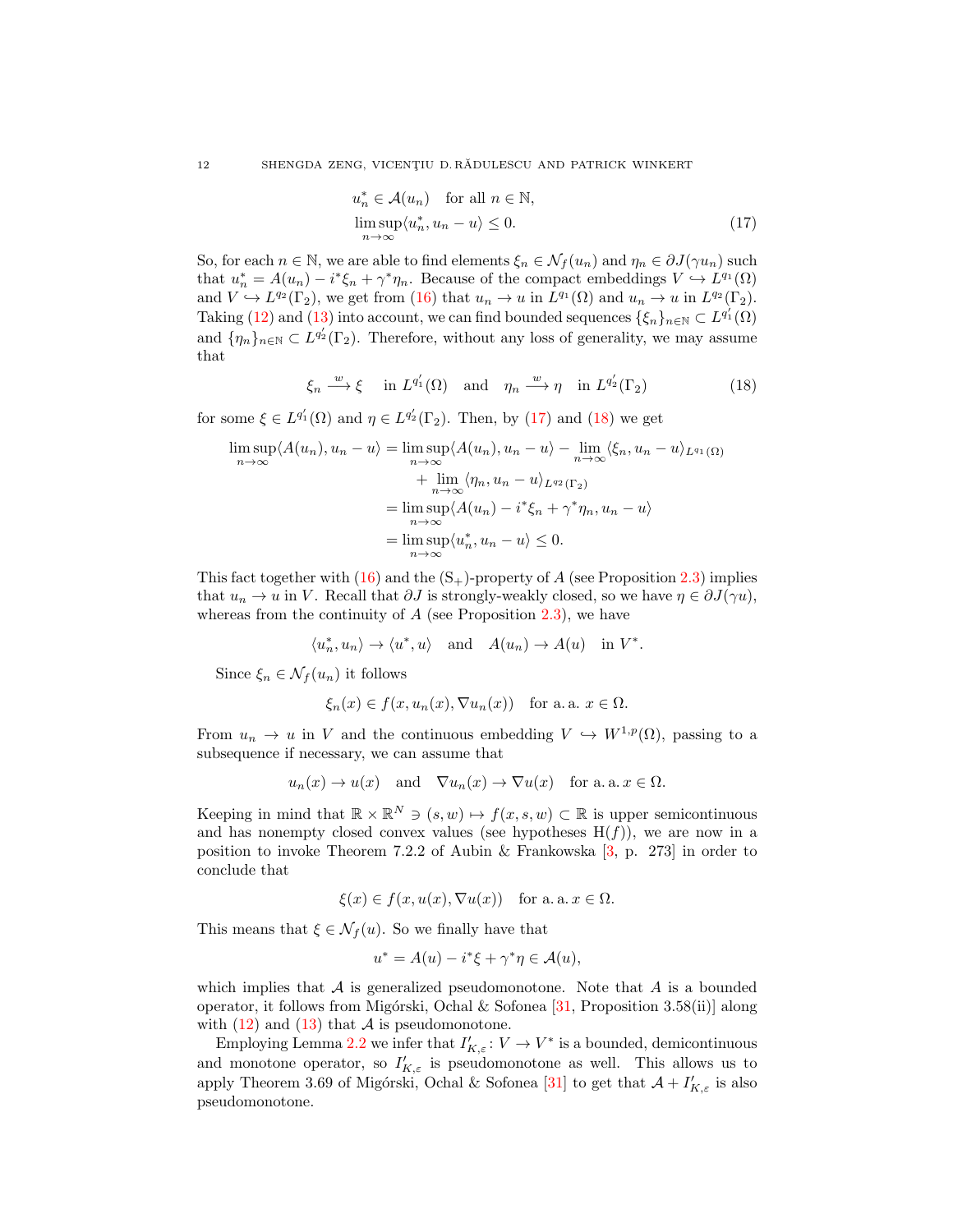Furthermore, we are going to show that  $u \mapsto \mathcal{A}(u) + I'_{K,\varepsilon}(u)$  is coercive. Let  $u \in V$ ,  $\xi \in \mathcal{N}_f(u)$  and  $\eta \in \partial J(\gamma u)$  be arbitrary. The monotonicity of  $I'_{K,\varepsilon}$  leads to

<span id="page-12-0"></span>
$$
\langle A(u) - i^*\xi + \gamma^*\eta + I'_{K,\varepsilon}(u), u \rangle = \int_{\Omega} |\nabla u|^{p-2} \nabla u \cdot \nabla u \, dx + \int_{\Omega} \mu(x) |\nabla u|^{q-2} \nabla u \cdot \nabla u \, dx + \int_{\Omega} |u|^p + \mu(x) |u|^q \, dx - \int_{\Omega} \xi(x) u \, dx + \int_{\Gamma_2} \eta(x) u \, d\Gamma + \langle I'_{K,\varepsilon}(0), u \rangle + \langle I'_{K,\varepsilon}(u) - I'_{K,\varepsilon}(0), u \rangle \geq \| \nabla u \|_{p,\Omega}^p + \| \nabla u \|_{q,\Omega,\mu}^q + \| u \|_{p,\Omega}^p + \| u \|_{q,\Omega,\mu}^q - \int_{\Omega} \xi(x) u \, dx + \int_{\Gamma_2} \eta(x) u \, d\Gamma + \langle I'_{K,\varepsilon}(0), u \rangle.
$$
\n(19)

Let  $\varepsilon_1, \varepsilon_2, \varepsilon_3 > 0$  be arbitrary. Hypothesis H(j)(iv) implies that

<span id="page-12-1"></span>
$$
\int_{\Gamma_2} |\eta(x)u| d\Gamma \le \int_{\Gamma_2} c_j |u|^{\theta_1} + d_j(x) d\Gamma
$$
\n
$$
\le \begin{cases}\n c_j \|u\|_{p,\Gamma_2}^p + \|d_j\|_{1,\Gamma_2} & \text{if } \theta_1 = p, \\
 \varepsilon_1 \|u\|_{p,\Gamma_2}^p + c_1(\varepsilon_1) + \|d_j\|_{1,\Gamma_2} & \text{if } \theta_1 < p,\n\end{cases}
$$
\n
$$
\le \begin{cases}\n c_j \left(\lambda_{1,p}^S\right)^{-1} \left( \|\nabla u\|_{p,\Omega}^p + \|u\|_{p,\Omega}^p \right) + \|d_j\|_{1,\Gamma_2} & \text{if } \theta_1 = p, \\
 \varepsilon_1 \|u\|_{p,\Gamma_2}^p + c_1(\varepsilon_1) + \|d_j\|_{1,\Gamma_2} & \text{if } \theta_1 < p,\n\end{cases}
$$
\n(20)

for some  $c_1(\epsilon_1) > 0$ , where we have used Young's generalized inequality for the case  $\theta_1$  < p. Additionally, the growth condition H(f)(iv) and the generalized Young inequality indicate that

$$
\int_{\Omega} |\xi(x)u| dx
$$
\n
$$
\leq \int_{\Omega} e_f |\nabla u|^{q_2} + g_f |u|^{q_3} + d_f(x) dx
$$
\n
$$
\leq \int_{\Omega} e_f |\nabla u|_{p,\Omega}^p + g_f |u|_{p,\Omega}^p + ||d_f||_{1,\Omega} \quad \text{if } \theta_2 = \theta_3 = p,
$$
\n
$$
\leq \begin{cases} e_f ||\nabla u||_{p,\Omega}^p + g_f ||u||_{p,\Omega}^p + ||d_f||_{1,\Omega} & \text{if } \theta_2 = p \text{ and } \theta_3 < p, \\ \varepsilon_3 ||\nabla u||_{p,\Omega}^p + c_3(\varepsilon_3) + g_f ||u||_{p,\Omega}^p + ||d_f||_{1,\Omega} & \text{if } \theta_2 < p \text{ and } \theta_3 = p, \\ \varepsilon_3 ||\nabla u||_{p,\Omega}^p + c_3(\varepsilon_3) + \varepsilon_2 ||u||_{p,\Omega}^p + c_2(\varepsilon_2) + ||d_f||_{1,\Omega} & \text{if } \theta_2 < p \text{ and } \theta_3 < p, \\ \varepsilon_3 ||\nabla u||_{p,\Omega}^p + c_3(\varepsilon_3) + \varepsilon_2 ||u||_{p,\Omega}^p + c_2(\varepsilon_2) + ||d_f||_{1,\Omega} & \text{if } \theta_2 < p \text{ and } \theta_3 < p, \end{cases} \tag{21}
$$

for some  $c_2(\varepsilon_2), c_3(\varepsilon_3) > 0$ . Let us choose  $\varepsilon_1, \varepsilon_2, \varepsilon_3$  small enough. From [\(19\)](#page-12-0), [\(20\)](#page-12-1), [\(21\)](#page-12-2), the continuity of the embedding  $V \hookrightarrow W^{1,p}(\Omega)$  and the following estimate

<span id="page-12-2"></span>
$$
\langle I_{K,\varepsilon}'(0),u\rangle\leq\|I_{K,\varepsilon}'(0)\|_{V^\ast}\|u\|_V,
$$

it is not difficult to apply the inequality

$$
\max \left\{ e_f \delta(\theta_2) + c_j \left( \lambda_{1,p}^S \right)^{-1}, g_f \delta(\theta_3) + c_j \left( \lambda_{1,p}^S \right)^{-1} \delta(\theta_1) \right\} < 1,
$$

in order to conclude that  $u \mapsto \mathcal{A}(u) + I'_{K,\varepsilon}(u)$  is coercive on V.

Now we are in a position to apply Theorem 3.74 Migórski, Ochal & Sofonea [\[31\]](#page-23-22) which yields that  $u \mapsto \mathcal{A}(u) + I'_{K,\varepsilon}(u)$  is surjective. Therefore, for every  $\varepsilon > 0$ , the inclusion [\(15\)](#page-10-3) has at least one solution  $u_{\varepsilon} \in V$ .

Let  $\{\varepsilon_n\}_{n\in\mathbb{N}}$  be a positive sequence such that  $\varepsilon_n\to 0$  as  $n\to\infty$  and let  $u_n:=u_{\varepsilon_n}$ be a solution of problem [\(15\)](#page-10-3) corresponding to  $\varepsilon = \varepsilon_n$  for every  $n \in \mathbb{N}$ . We claim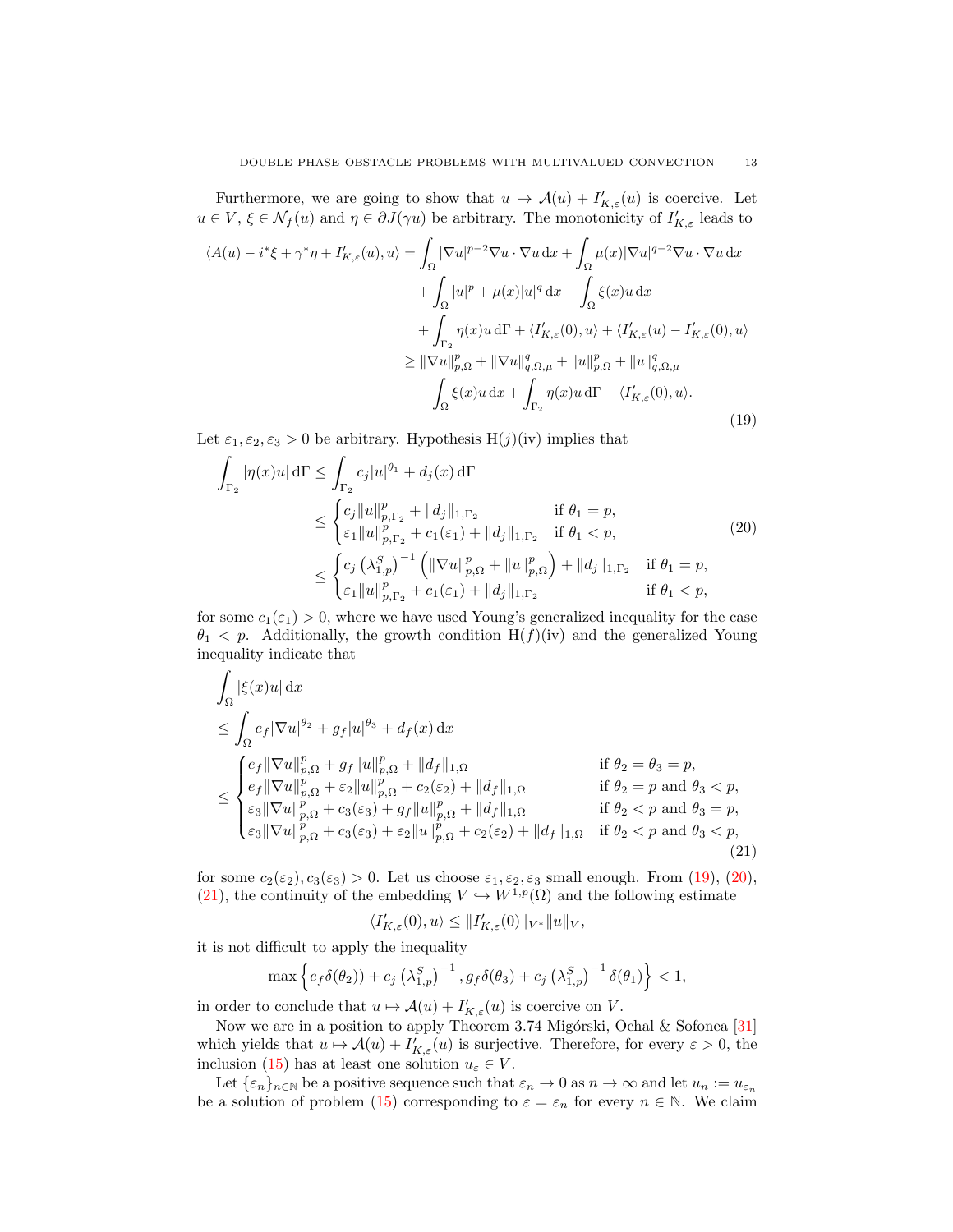that the sequence  $\{u_n\}_{n\in\mathbb{N}}$  is bounded in V. Arguing indirectly, suppose that  $||u_n||_V \rightarrow +\infty$  as  $n \rightarrow \infty$ . Since  $u_n$  is a solution of problem [\(15\)](#page-10-3), there exist  $\xi_n \in \mathcal{N}_f(u_n)$  and  $\eta_n \in \partial J(\gamma u_n)$  such that

$$
\langle A(u_n) - i^*\xi_n + \gamma^*\eta_n + I'_{K,\varepsilon_n}(u_n), u_n \rangle = 0.
$$

Hence,

$$
\langle A(u_n) - i^*\xi_n + \gamma^*\eta_n, u_n \rangle = \langle I'_{K,\varepsilon_n}(u_n), -u_n \rangle \leq I_{K,\varepsilon_n}(0) - I_{K,\varepsilon_n}(u_n),
$$

where the last inequality is obtained by using the convexity of  $I_{K,\varepsilon_n}$ . From the definitions of  $I_K$  and  $I_{K,\varepsilon_n}$ , we can see that  $0 \leq I_{K,\varepsilon}(w) \leq I_K(w)$  for all  $w \in V$ . Since  $0 \in K$ , we get  $I_{K,\varepsilon}(0) = 0$ . So, it holds

$$
\langle A(u_n) - i^*\xi_n + \gamma^*\eta_n, u_n \rangle = \langle I'_{K,\varepsilon_n}(u_n), -u_n \rangle \leq 0.
$$

Using the inequality above along with  $(20)$  and  $(21)$ , it is not difficult to prove that

$$
0 \ge \langle A(u_n) - i^* \xi_n + \gamma^* \eta_n, u_n \rangle \to +\infty.
$$

But this is a contradiction. Thus, the sequence  $\{u_n\}_{n\in\mathbb{N}}$  is bounded in V. Passing to a subsequence if necessary, we may assume that

<span id="page-13-2"></span><span id="page-13-1"></span><span id="page-13-0"></span>
$$
u_n \xrightarrow{w} u \quad \text{in } V \tag{22}
$$

for some  $u \in V$ .

For any  $v \in V$  we have

$$
0 = \langle A(u_n) - i^*\xi_n + \gamma^*\eta_n + I'_{K,\varepsilon_n}(u_n), v - u_n \rangle
$$
  
\$\leq \langle A(u\_n) - i^\*\xi\_n + \gamma^\*\eta\_n, v - u\_n \rangle + I\_{K,\varepsilon\_n}(v) - I\_{K,\varepsilon\_n}(u\_n),\$ (23)

where the last inequality uses the convexity of  $I_{K,\varepsilon}$ . Employing [\(22\)](#page-13-0) and Lemma [2.2\(](#page-7-1)iii) yields

$$
\limsup_{n \to \infty} I_{K,\varepsilon_n}(v) \le I_K(v) \quad \text{and} \quad \liminf_{n \to \infty} I_{K,\varepsilon_n}(u_n) \ge I_K(u). \tag{24}
$$

Using [\(12\)](#page-9-2) and [\(13\)](#page-10-1) again, we conclude that the sequences  $\{\xi_n\}_{n\in\mathbb{N}}$  and  $\{\eta_n\}_{n\in\mathbb{N}}$ are bounded in  $L^{q'_1}(\Omega)$  and  $L^{q'_2}(\Gamma_2)$ , respectively. So, we may assume that

$$
\xi_n \xrightarrow{w} \xi \quad \text{in } L^{q'_1}(\Omega) \quad \text{and} \quad \eta_n \xrightarrow{w} \eta \quad \text{in } L^{q'_2}(\Gamma_2), \tag{25}
$$

for some  $\xi \in L^{q'_1}(\Omega)$  and  $\eta \in L^{q'_2}(\Gamma_2)$ . However, the compactness of the embeddings  $V \hookrightarrow L^{q_1}(\Omega)$  and  $V \hookrightarrow L^{q_2}(\Gamma_2)$  along with the convergence in [\(22\)](#page-13-0) deduce that  $u_n \to u$  in  $L^{q_1}(\Omega)$  and  $L^{q_2}(\Gamma_2)$ . This gives

<span id="page-13-4"></span><span id="page-13-3"></span>
$$
\langle -i^*\xi_n + \gamma^*\eta_n, u - u_n \rangle = 0. \tag{26}
$$

Setting  $v = u$  in [\(23\)](#page-13-1) and passing to the upper limit as  $n \to \infty$ , by applying [\(24\)](#page-13-2) with  $v = u$  and  $(26)$  we obtain

$$
\limsup_{n \to \infty} \langle A(u_n), u_n - u \rangle = \limsup_{n \to \infty} \left[ \langle -i^* \xi_n + \gamma^* \eta_n, u - u_n \rangle + I_{K, \varepsilon_n}(u) - I_{K, \varepsilon_n}(u_n) \right]
$$
  
\n
$$
\leq \limsup_{n \to \infty} \langle -i^* \xi_n + \gamma^* \eta_n, u - u_n \rangle + \limsup_{n \to \infty} I_{K, \varepsilon_n}(u)
$$
  
\n
$$
- \liminf_{n \to \infty} I_{K, \varepsilon_n}(u_n)
$$
  
\n
$$
\leq 0.
$$

The latter combined with [\(22\)](#page-13-0) and the  $(S<sub>+</sub>)$ -property of A (see Proposition [2.3\)](#page-6-1), confesses that  $u_n \to u$  in V. As we have done before, it can be verified that  $\xi \in \mathcal{N}_f(u)$  and  $\eta \in \partial J(\gamma u)$ .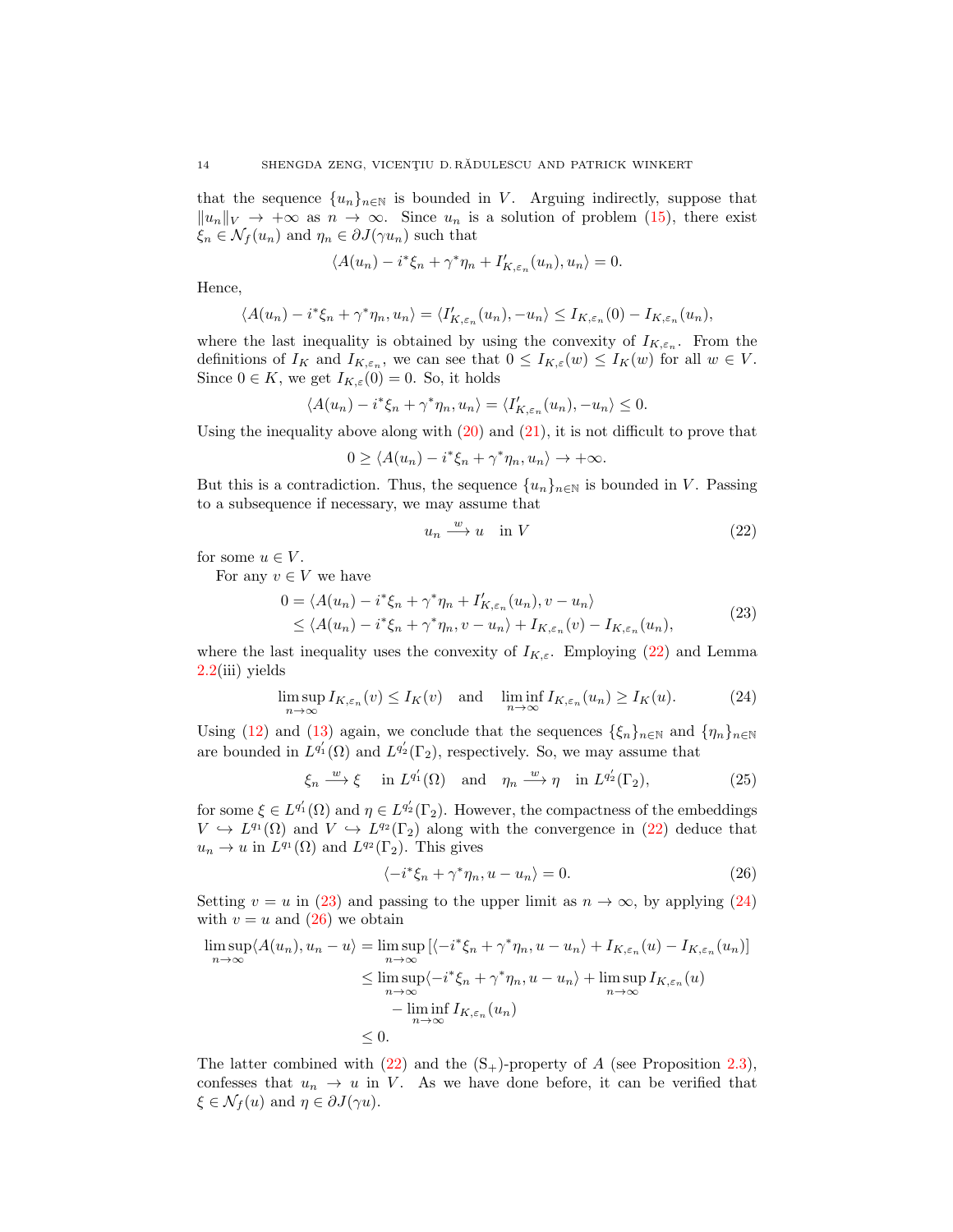Passing to the upper limit as  $n \to \infty$  in [\(23\)](#page-13-1) by using [\(24\)](#page-13-2) and [\(25\)](#page-13-4) as well as the continuity of A, we have

$$
0 \le \langle A(u) - i^* \xi + \gamma^* \eta, v - u \rangle + I_K(v) - I_K(u)
$$

for all  $v \in V$ , where  $\xi \in \mathcal{N}_f(u)$  and  $\eta \in \partial J(\gamma u)$ . This means that u solves the inclusion problem [\(14\)](#page-10-0). Consequently,  $u \in K$  is also a weak solution of problem [\(1\)](#page-1-0).

II: Boundedness. Arguing by contradiction, suppose that the solution set  $S$  of problem [\(1\)](#page-1-0) is unbounded. Then, we are able to find a sequence  $\{u_n\}_{n\in\mathbb{N}}\subset\mathcal{S}$ such that  $||u_n||_V \to \infty$  as  $n \to \infty$ . Arguing as above, for each  $n \in \mathbb{N}$ , we have  $\xi_n \in L^{q'_1}(\Omega)$  with  $\xi_n(x) \in f(x, u_n(x), \nabla u_n(x))$  for a. a.  $x \in \Omega$  and

$$
\int_{\Omega} |\nabla u_n|^{p-2} \nabla u_n \cdot \nabla u_n \, dx + \int_{\Omega} \mu(x) |\nabla u_n|^{q-2} \nabla u_n \cdot \nabla u_n \, dx \n+ \int_{\Omega} (|u_n|^p + \mu(x)|u_n|^q) \, dx - \int_{\Omega} \xi_n(x) u_n \, dx - \int_{\Gamma_2} j^\circ(x, u_n; -u_n) \, d\Gamma \n\leq 0.
$$

Applying  $(19)$ – $(21)$  leads to

$$
0 \geq \int_{\Omega} |\nabla u_n|^{p-2} \nabla u_n \cdot \nabla u_n \, dx + \int_{\Omega} \mu(x) |\nabla u_n|^{q-2} \nabla u_n \cdot \nabla u_n \, dx
$$

$$
+ \int_{\Omega} (|u_n|^p + \mu(x)|u_n|^q) \, dx - \int_{\Omega} \xi_n(x) u_n \, dx - \int_{\Gamma_2} j^\circ(x, u_n; -u_n) \, d\Gamma
$$

$$
\to +\infty,
$$

which is a contradiction. Therefore, the solution set  $S$  of problem [\(1\)](#page-1-0) is bounded.

**III:** Closedness. Let  $\{u_n\}_{n\in\mathbb{N}}\subset\mathcal{S}$  be any sequence such that  $u_n \stackrel{w}{\longrightarrow} u$  in V. Then, for each  $n \in \mathbb{N}$ , there exists  $\eta_n \in L^{q'_1}(\Omega)$  such that  $\eta_n(x) \in f(x, u_n(x), \nabla u_n(x))$ for a. a.  $x\in\Omega$  and

$$
\int_{\Omega} \left( |\nabla u_n|^{p-2} \nabla u_n \cdot \nabla (v - u_n) + \mu(x) |\nabla u_n|^{q-2} \nabla u_n \cdot \nabla (v - u_n) \right) dx
$$
\n
$$
+ \int_{\Omega} \left( |u_n|^{p-2} u_n + \mu(x) |u_n|^{q-2} u_n \right) (v - u_n) dx + \int_{\Gamma_2} j^\circ(x, u_n; v - u_n) d\Gamma \quad (27)
$$
\n
$$
\geq \int_{\Omega} \eta_n(x) (v - u_n) dx
$$

for all  $v \in K$ . The convexity and the closedness of K ensures that  $u \in K$ . Recall that the embeddings  $V \hookrightarrow L^{q_1}(\Omega)$  and  $V \hookrightarrow L^{q_2}(\Gamma_2)$  are both compact and  $\{\eta_n\}_{n\in\mathbb{N}}$ is bounded in  $L^{q'_1}(\Omega)$  (see hypothesis H(f)(iii)). Therefore, we have

$$
\limsup_{n \to \infty} \int_{\Gamma_2} j^{\circ}(x, u_n; v - u_n) d\Gamma \le \int_{\Gamma_2} \limsup_{n \to \infty} j^{\circ}(x, u_n; v - u_n) d\Gamma
$$
  

$$
\le \int_{\Gamma_2} j^{\circ}(x, u; v - u) d\Gamma,
$$

and

<span id="page-14-0"></span>
$$
\lim_{n \to \infty} \int_{\Omega} \eta_n(x) (u - u_n) \, \mathrm{d}x = 0,
$$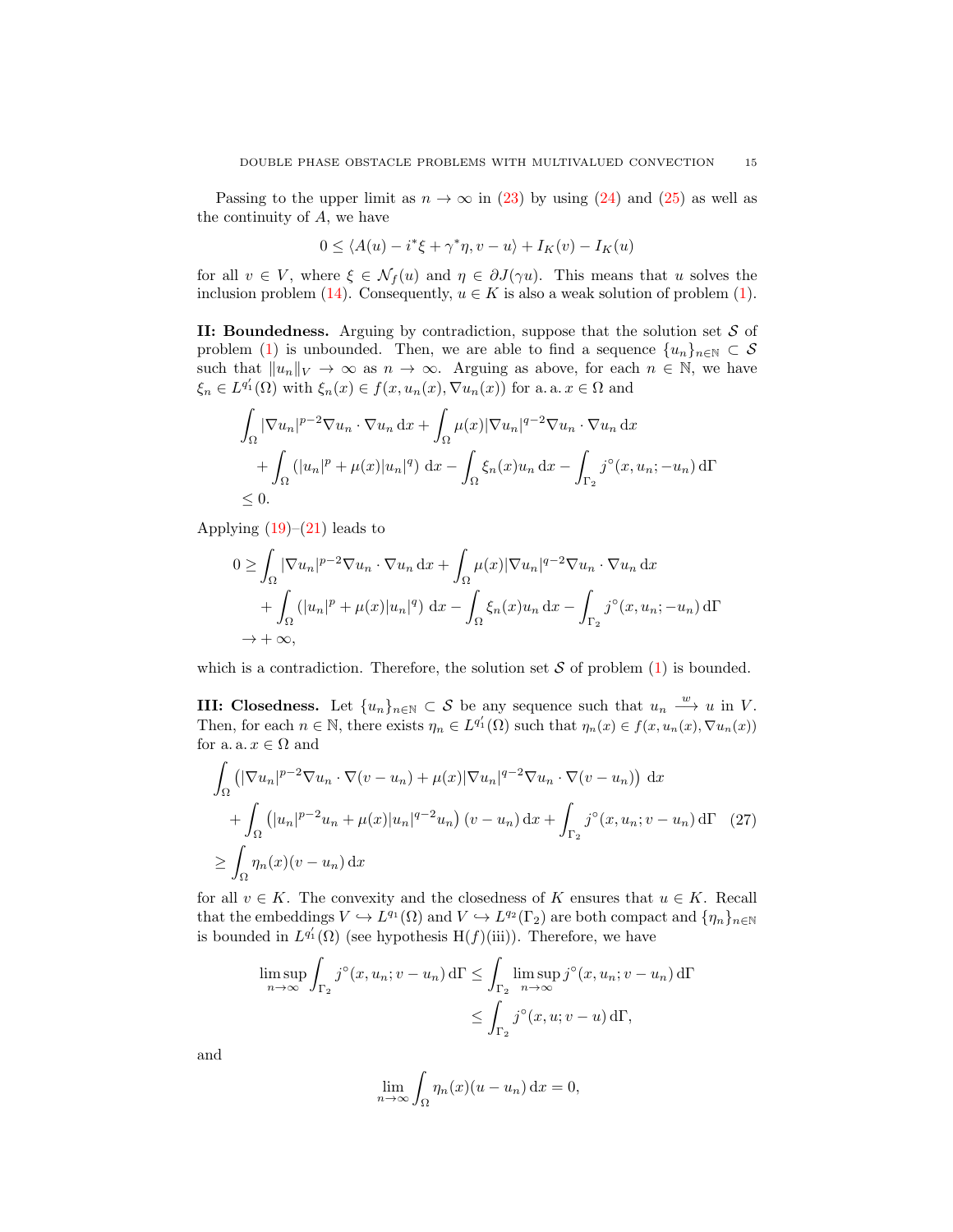where we have used Fatou's Lemma and the upper semicontinuity of  $(s, t) \mapsto$  $j^{\circ}(x, s; t)$ . Taking  $v = u$  in [\(27\)](#page-14-0) and passing to the upper limit as  $n \to \infty$  for the resulting inequality, we get

$$
\limsup_{n \to \infty} \langle A(u_n), u_n - u \rangle \le \limsup_{n \to \infty} \int_{\Gamma_2} j^{\circ}(x, u_n; v - u_n) d\Gamma
$$

$$
- \lim_{n \to \infty} \int_{\Omega} \eta_n(x) (u - u_n) dx
$$

$$
\le 0.
$$

This together with the convergence  $u_n \stackrel{w}{\longrightarrow} u$  in V and the  $(S_+)$ -property of A (see Proposition [2.3\)](#page-6-1) deduces that  $u_n \to u$  in V.

From hypotheses H(f) and boundedness of  $\{\eta_n\}_{n\in\mathbb{N}}$ , we can show that  $\eta_n \stackrel{w}{\longrightarrow} \eta$ in  $L^{q'_1}(\Omega)$  with some  $\eta \in L^{q'_1}(\Omega)$  such that  $\eta(x) \in f(x, u(x), \nabla u(x))$  for a. a.  $x \in \Omega$ . Taking the upper limit in inequality [\(27\)](#page-14-0) yields

$$
\int_{\Omega} \left( |\nabla u|^{p-2} \nabla u \cdot \nabla (v - u) + \mu(x) |\nabla u|^{q-2} \nabla u \cdot \nabla (v - u) \right) dx
$$
  
+ 
$$
\int_{\Omega} \left( |u|^{p-2} u + \mu(x) |u|^{q-2} u \right) (v - u) dx + \int_{\Gamma_2} j^{\circ}(x, u; v - u) d\Gamma
$$
  

$$
\geq \int_{\Omega} \eta(x) (v - u) dx
$$

for all  $v \in K$  with  $\eta(x) \in f(x, u(x), \nabla u(x))$  for a. a.  $x \in \Omega$ . Thus,  $u \in \mathcal{S}$ , namely,  $\mathcal{S}$ is weakly closed in  $V$ . П

Particularly, if  $\Phi(x) \equiv +\infty$ , then we have  $K = V$ . In this situation, we could carry out the same arguments as in the proof of Theorem [3.2](#page-9-0) to get the following result.

**Theorem 3.3.** Let hypotheses [\(8\)](#page-4-2),  $H(f)$  and  $H(\Phi)$  be satisfied. Then, the solution set of the elliptic inclusion

$$
D_{\mu}(u) + |u|^{p-2}u + \mu(x)|u|^{q-2}u \in f(x, u, \nabla u) \quad \text{in } \Omega,
$$
  
\n
$$
u = 0 \quad \text{on } \Gamma_1,
$$
  
\n
$$
\frac{\partial u}{\partial \nu_{\mu}} \in -\partial j(x, u) \quad \text{on } \Gamma_2,
$$

is nonempty, bounded and weakly closed in V .

Furthermore, when meas( $\Gamma_2$ ) = 0, that is,  $\Gamma = \Gamma_1$ , then we have the following corollary.

<span id="page-15-0"></span>**Corollary 3.1.** Let hypotheses  $(8)$ , H(f) and H(j) be satisfied. Then, the solution set of problem [\(2\)](#page-2-2) is nonempty, bounded and weakly closed in  $W_0^{1, H}(\Omega)$ , where  $W_0^{1,\mathcal{H}}(\Omega)$  is the completion of  $C_0^{\infty}(\Omega)$  in  $W^{1,\mathcal{H}}(\Omega)$ , namely,

$$
W_0^{1,\mathcal{H}}(\Omega) = \overline{C_0^{\infty}(\Omega)}^{W^{1,\mathcal{H}}(\Omega)}
$$

.

Remark 3.3. We point out that Corollary [3.1](#page-15-0) coincides with Theorem 3.3. of Zeng, Gasiński, Winkert & Bai  $[49]$ . However, the proof of  $[49]$ , Theorem 3.3] is different from ours, since it is based on a surjectivity result of Le [\[27\]](#page-23-26) for multivalued mappings generated by the sum of a maximal monotone multivalued operator and a bounded multivalued pseudomonotone mapping. Additionally, hypotheses [\(8\)](#page-4-2) and  $H(f)(iv)$  are weaker than the ones used in [\[49\]](#page-23-2).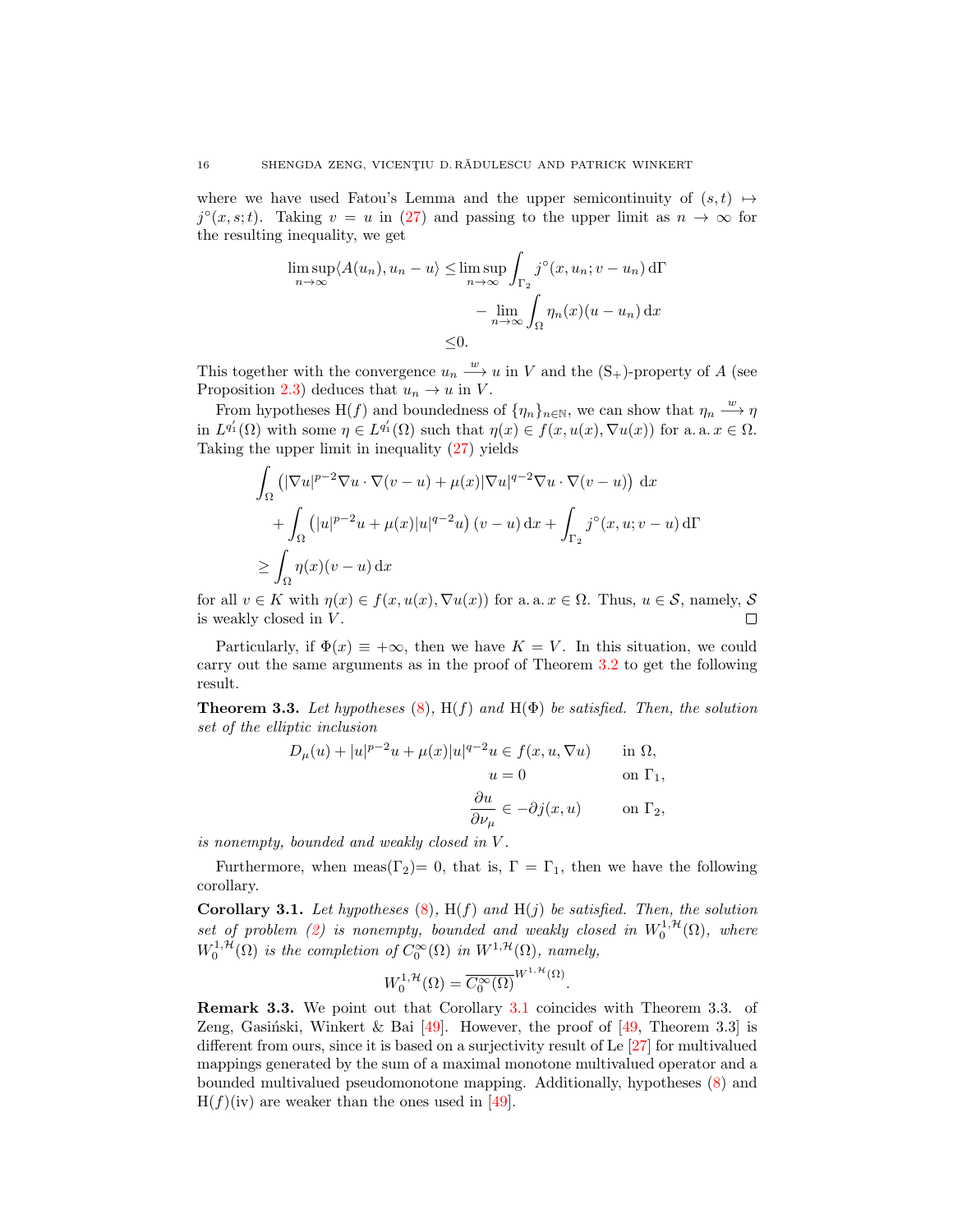<span id="page-16-0"></span>4. Convergence analysis. The problems with different constraints (for example, problems with obstacle effect) lead to various difficulties in numerical analysis and the study of regularity of solutions. In order to bypass and overcome these difficulties, some appropriate and useful approximating methods have been introduced and developed. Among these, penalty method as a powerful and useful approach has been widely applied to study problems with obstacle constraints. Based on this motivation, the section is devoted to apply a penalty for introducing a family of elliptic approximating problems without obstacle constraints associated with problem [\(1\)](#page-1-0), and to establish a critical convergence theorem which shows that the solution set  $\mathcal S$  can be approximated by the solution sets of approximating problems, denoted by  $\{\mathcal{S}_n\}_{n\in\mathbb{N}}$ , in the sense of Kuratowski. This convergence theorem will help for numerical analysis and stability research to double phase problems with obstacle constraints.

In what follows, we assume that  $\{\rho_n\}_{n\in\mathbb{N}}$  is a sequence with  $\rho_n > 0$  for each  $n \in \mathbb{N}$  such that  $\rho_n \to 0$ . Let us introduce a penalty operator  $B: L^{q_1}(\Omega) \to L^{q'_1}(\Omega)$ associated to the set  $K$  defined by

<span id="page-16-1"></span>
$$
\langle Bu, v \rangle_{L^{q_1}(\Omega)} = \int_{\Omega} \left( u - \Phi \right)^+ v \, \mathrm{d}x \quad \text{for all } u, v \in L^{q_1}(\Omega). \tag{28}
$$

The following lemma gives some important properties of B, see Zeng, Bai, Gasiński & Winkert  $[47, \text{Lemma } 3.3]$ .

<span id="page-16-3"></span>**Lemma 4.1.** If hypothesis H( $\Phi$ ) holds, then the function  $B: L^{q_1}(\Omega) \to L^{q'_1}(\Omega)$ given in [\(28\)](#page-16-1) is bounded, demicontinuous and monotone.

For each  $n \in \mathbb{N}$ , we consider the following approximating problem corresponding to problem [\(1\)](#page-1-0):

<span id="page-16-2"></span>
$$
D_{\mu}(u) + |u|^{p-2}u + \mu(x)|u|^{q-2}u + \frac{1}{\rho_n}(u - \Phi)^+ \in f(x, u, \nabla u) \quad \text{in } \Omega,
$$
  
\n
$$
u = 0 \qquad \text{on } \Gamma_1,
$$
  
\n
$$
\frac{\partial u}{\partial \nu_{\mu}} \in -\partial j(x, u) \qquad \text{on } \Gamma_2.
$$
  
\n(29)

The weak solutions of problem [\(29\)](#page-16-2) are understood as follows.

**Definition 4.2.** A function  $u \in V$  is called a weak solution of problem [\(29\)](#page-16-2) if there exists  $\eta \in L^{q'_1}(\Omega)$  such that  $\eta(x) \in f(x, u(x), \nabla u(x))$  for a. a.  $x \in \Omega$  and

$$
\int_{\Omega} \left( |\nabla u|^{p-2} \nabla u \cdot \nabla (v - u) + \mu(x) |\nabla u|^{q-2} \nabla u \cdot \nabla (v - u) \right) dx
$$
\n
$$
+ \frac{1}{\rho_n} \int_{\Omega} (u - \Phi)^+ (v - u) dx + \int_{\Omega} (|u|^{p-2} u + \mu(x)|u|^{q-2} u) (v - u) dx
$$
\n
$$
+ \int_{\Gamma_2} j^{\circ}(x, u; v - u) d\Gamma
$$
\n
$$
\geq \int_{\Omega} \eta(x)(v - u) dx
$$

for all  $v \in V$ .

The main results in the section concerning the existence and convergence properties to problem [\(29\)](#page-16-2) are given in the next theorem.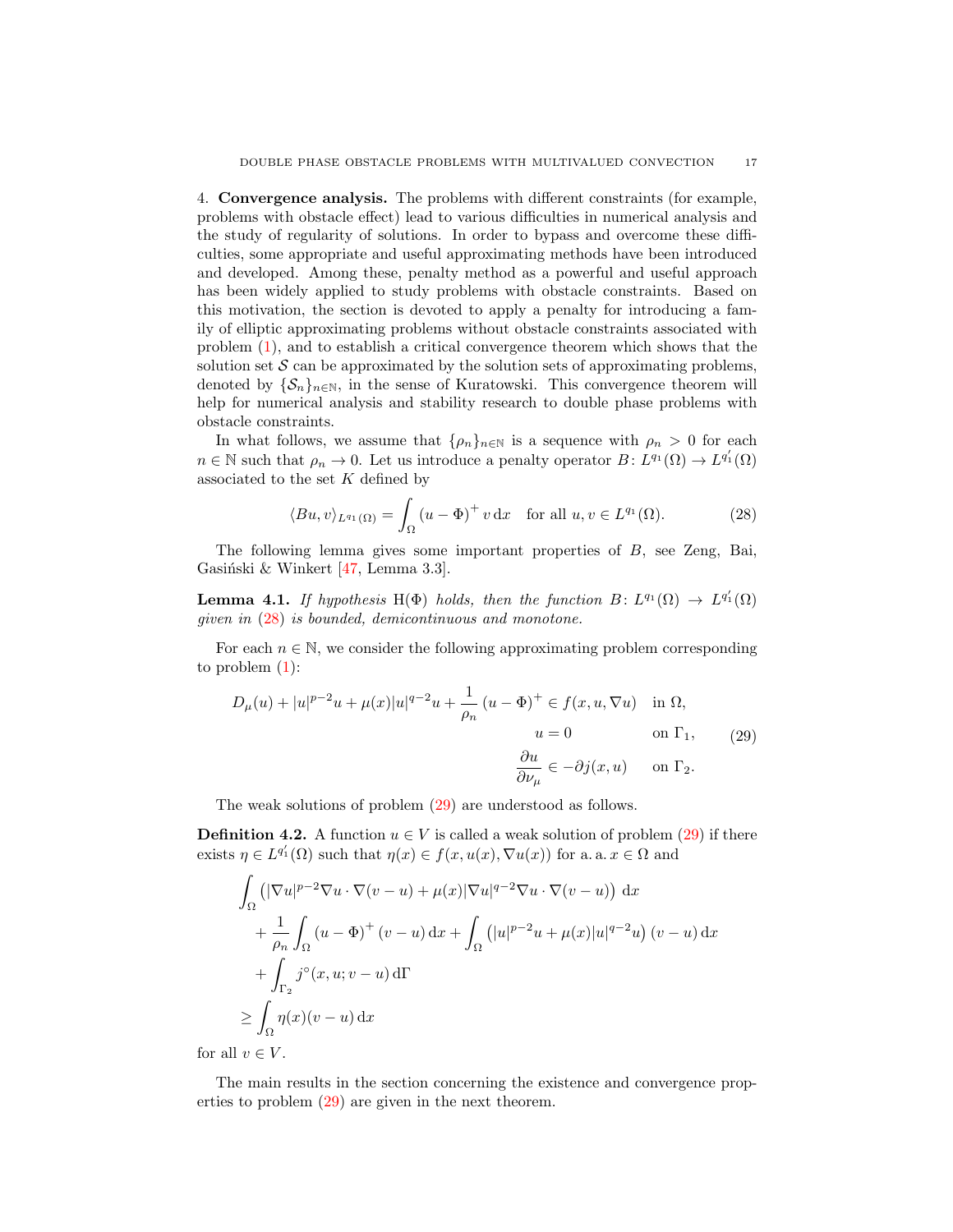<span id="page-17-0"></span>**Theorem 4.3.** Let hypotheses [\(8\)](#page-4-2), H(f), H( $\Phi$ ) and H(j) be satisfied. If  $\{\rho_n\}_{n\in\mathbb{N}}$ is a sequence with  $\rho_n > 0$  for each  $n \in \mathbb{N}$  such that  $\rho_n \to 0$  as  $n \to \infty$ , then the following assertions hold true:

(i) For each  $n \in \mathbb{N}$ , the set  $S_n$  of weak solutions to problem [\(29\)](#page-16-2) is nonempty, bounded and weakly closed in V .

(ii) It holds

$$
\emptyset\neq w\hbox{-}\limsup_{n\to\infty}\mathcal{S}_n=s\hbox{-}\limsup_{n\to\infty}\mathcal{S}_n\subset\mathcal{S}.
$$

(iii) For each  $u \in s$ - $\limsup_{n \to \infty} S_n$  and any sequence  $\{\widetilde{u}_n\}_{n \in \mathbb{N}}$  with

$$
\widetilde{u}_n \in \mathcal{T}(\mathcal{S}_n, u) \quad \text{for each } n \in \mathbb{N},
$$

there exists a subsequence of  $\{\widetilde{u}_n\}_{n\in\mathbb{N}}$  converging strongly to u in V, where the set  $\mathcal{T}(\mathcal{S}_n, u)$  is defined by

$$
\mathcal{T}(\mathcal{S}_n, u) := \left\{ \widetilde{u} \in \mathcal{S}_n \mid ||u - \widetilde{u}||_V \le ||u - v||_V \text{ for all } v \in \mathcal{S}_n \right\}.
$$

*Proof.* (i) From Lemma [4.1](#page-16-3) we know that operator B given in  $(28)$  is continuous, monotone and satisfies the growth condition

$$
||Bu||_{V^*} \leq c_B \left( ||\Phi||_{q'_1,\Omega} + ||u||_{q'_1,\Omega} \right)
$$

for all  $u \in V$  for some  $c_B > 0$ . Arguing as in the proof of Theorem [3.2,](#page-9-0) we are able to prove that the solution set of problem [\(29\)](#page-16-2) is nonempty, bounded and weakly closed by considering  $\mathcal{N}_f(\cdot) + B(\cdot)$  instead of  $\mathcal{N}_f(\cdot)$ .

(ii) The proof of this assertion is divided into three steps.

**Step 1.** The set  $\bigcup \mathcal{S}_n$  is uniformly bounded in V.  $n \breve{\in} \mathbb{N}$ 

Assume that  $\bigcup$  $\bigcup_{n\in\mathbb{N}}\mathcal{S}_n$  is unbounded in V. Passing to a relabeled subsequence if necessary, we are able to find a sequence  ${u_n}_{n\in\mathbb{N}}\subset V$  with  $u_n\in\mathcal{S}_n$  for each  $n\in\mathbb{N}$ such that

$$
||u_n||_V \to \infty \quad \text{as } n \to \infty.
$$

Then, for every  $n \in \mathbb{N}$ , there exists  $\eta_n \in L^{q'_1}(\Omega)$  with  $\eta_n(x) \in f(x, u_n(x), \nabla u_n(x))$ for a. a.  $x \in \Omega$  such that

$$
\int_{\Omega} \left( |\nabla u_n|^{p-2} \nabla u_n + \mu(x) |\nabla u_n|^{q-2} \nabla u_n \right) \cdot \nabla v \, dx + \frac{1}{\rho_n} \int_{\Omega} (u_n - \Phi)^+ v \, dx
$$

$$
+ \int_{\Omega} \left( |u_n|^{p-2} u_n + \mu(x) |u_n|^{q-2} u_n \right) v \, dx + \int_{\Gamma_2} j^{\circ}(x, u_n; v) \, d\Gamma
$$

$$
\geq \int_{\Omega} \eta_n(x) v \, dx
$$

for all  $v \in V$ . Taking  $v = -u_n$  into the inequality above gives

$$
\int_{\Omega} \left( |\nabla u_n|^{p-2} \nabla u_n + \mu(x) |\nabla u_n|^{q-2} \nabla u_n \right) \cdot \nabla u_n \, dx - \int_{\Omega} \eta_n(x) u_n \, dx
$$

$$
+ \int_{\Omega} \left( |u_n|^{p-2} u_n + \mu(x) |u_n|^{q-2} u_n \right) u_n \, dx - \int_{\Gamma_2} j^\circ(x, u_n; -u_n) \, d\Gamma
$$

$$
\leq -\frac{1}{\rho_n} \int_{\Omega} (u_n - \Phi)^+ u_n \, dx.
$$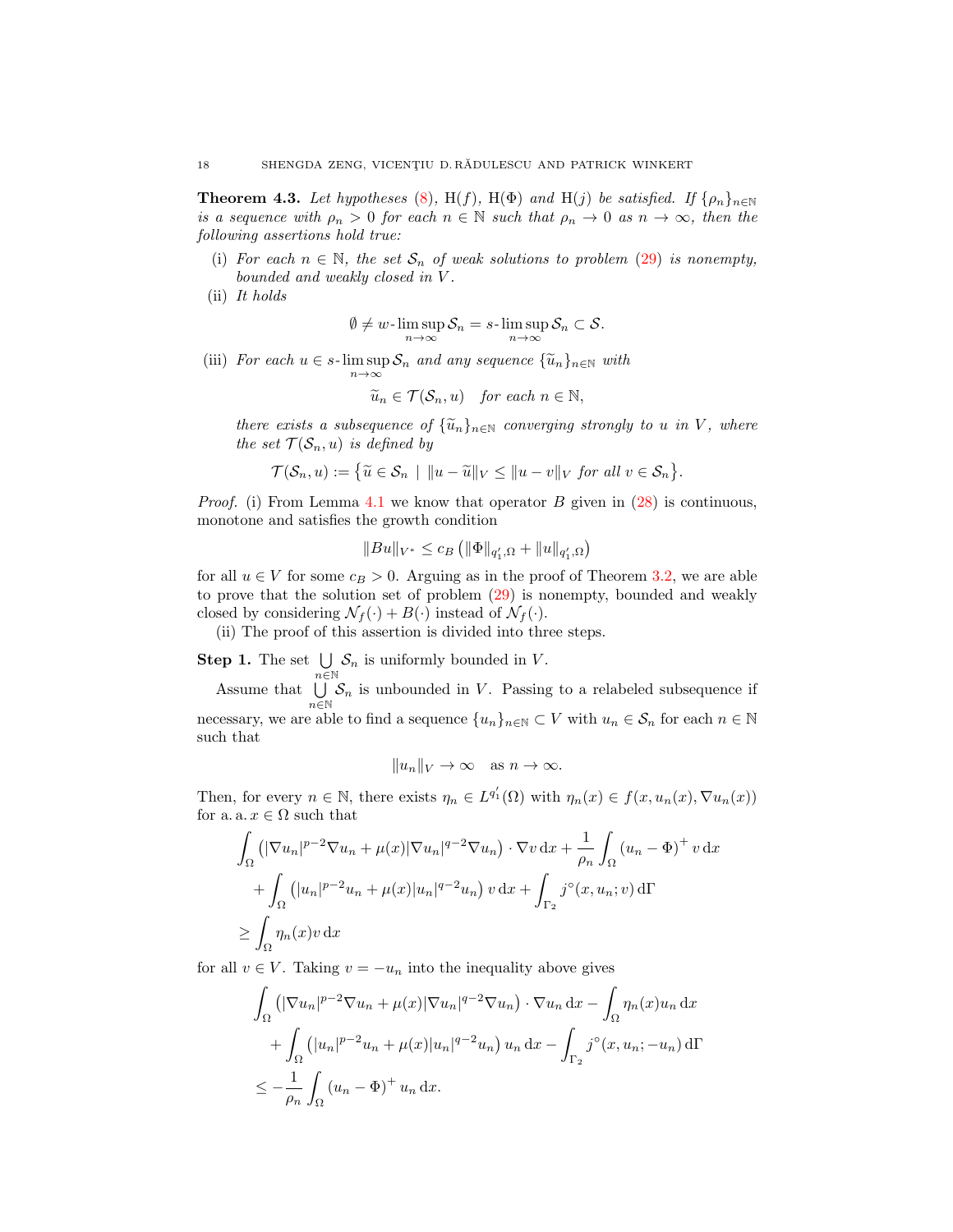From the monotonicity of B and the nonnegativity of  $\Phi$  it follows that

$$
\int_{\Omega} \left( |\nabla u_n|^{p-2} \nabla u_n + \mu(x) |\nabla u_n|^{q-2} \nabla u_n \right) \cdot \nabla u_n \, dx - \int_{\Omega} \eta_n(x) u_n \, dx
$$

$$
+ \int_{\Omega} \left( |u_n|^{p-2} u_n + \mu(x) |u_n|^{q-2} u_n \right) u_n \, dx - \int_{\Gamma_2} j^\circ(x, u_n; -u_n) \, d\Gamma
$$

$$
\leq -\frac{1}{\rho_n} \int_{\Omega} \left[ (u_n - \Phi)^+ - (0 - \Phi)^+ \right] u_n \, dx
$$

$$
\leq 0,
$$

that is,

<span id="page-18-0"></span>
$$
\|\nabla u_n\|_{p,\Omega}^p + \|\nabla u_n\|_{q,\Omega,\mu}^q + \|u_n\|_{p,\Omega}^p + \|u_n\|_{q,\Omega,\mu}^q - \int_{\Omega} \eta_n(x)u_n \,dx
$$
  

$$
- \int_{\Gamma_2} j^\circ(x, u_n; -u_n) \,d\Gamma
$$
  

$$
\leq 0.
$$
 (30)

Let  $\varepsilon_1, \varepsilon_2, \varepsilon_3 > 0$  be arbitrary. From hypotheses  $H(j)(iv)$  and  $H(f)(iv)$ , we have

$$
\int_{\Gamma_2} j^{\circ}(x, u_n; -u_n) d\Gamma \leq \int_{\Gamma_2} |\xi_n(x)u_n| d\Gamma
$$
\n
$$
\leq \int_{\Gamma_2} c_j |u_n|^{\theta_1} + d_j(x) d\Gamma
$$
\n
$$
\leq \begin{cases} c_j ||u_n||_{p, \Gamma_2}^p + ||d_j||_{1, \Gamma_2} & \text{if } \theta_1 = p, \\ \varepsilon_1 ||u_n||_{p, \Gamma_2}^p + c_1(\varepsilon_1) + ||d_j||_{1, \Gamma_2} & \text{if } \theta_1 < p, \\ \varepsilon_2 ||u_n||_{p, \Gamma_2}^p + c_1(\varepsilon_1) + ||d_j||_{1, \Gamma_2} & \text{if } \theta_1 = p, \\ \varepsilon_1 ||u_n||_{p, \Gamma_2}^p + c_1(\varepsilon_1) + ||d_j||_{1, \Gamma_2} & \text{if } \theta_1 < p, \\ \varepsilon_1 ||u_n||_{p, \Gamma_2}^p + c_1(\varepsilon_1) + ||d_j||_{1, \Gamma_2} & \text{if } \theta_1 < p, \end{cases}
$$
\n(31)

and

$$
\int_{\Omega} \eta_n(x) u_n \, dx
$$
\n
$$
\leq \begin{cases}\n e_f \|\nabla u_n\|_{p,\Omega}^p + g_f \|u_n\|_{p,\Omega}^p + \|d_f\|_{1,\Omega} & \text{if } \theta_2 = \theta_3 = p, \\
 e_f \|\nabla u_n\|_{p,\Omega}^p + \varepsilon_2 \|u_n\|_{p,\Omega}^p + c_2(\varepsilon_2) + \|d_f\|_{1,\Omega} & \text{if } \theta_2 = p \text{ and } \theta_3 < p, \\
\varepsilon_3 \|\nabla u_n\|_{p,\Omega}^p + c_3(\varepsilon_3) + g_f \|u_n\|_{p,\Omega}^p + \|d_f\|_{1,\Omega} & \text{if } \theta_2 < p \text{ and } \theta_3 = p, \\
\varepsilon_3 \|\nabla u_n\|_{p,\Omega}^p + c_3(\varepsilon_3) + \varepsilon_2 \|u_n\|_{p,\Omega}^p + c_2(\varepsilon_2) + \|d_f\|_{1,\Omega} & \text{if } \theta_2 < p \text{ and } \theta_3 < p, \\
(32)\n\end{cases}
$$

with some  $c_1(\varepsilon_1),c_2(\varepsilon_2),c_3(\varepsilon_3)>0,$  where  $\xi_n\colon\Gamma_2\to\mathbb{R}$  is such that

<span id="page-18-2"></span><span id="page-18-1"></span>
$$
\xi_n(x)(-u_n(x)) = j^{\circ}(x, u_n(x); -u_n(x)) \text{ for a. a. } x \in \Gamma_2.
$$

From [\(30\)](#page-18-0), [\(31\)](#page-18-1), [\(32\)](#page-18-2) and the inequality  $e_f \delta(\theta_2) + g_f \lambda_1 \delta(\theta_3) + c_j \lambda_2 \delta(\theta_1) < 1$  along with the continuity of the embedding  $V \hookrightarrow W^{1,p}(\Omega)$  we get

$$
0 \geq \|\nabla u_n\|_{p,\Omega}^p + \|\nabla u_n\|_{q,\Omega,\mu}^q + \|u_n\|_{p,\Omega}^p + \|u_n\|_{q,\Omega,\mu}^q - \int_{\Omega} \eta_n(x)u_n \,dx - \int_{\Gamma_2} j^\circ(x, u_n; -u_n) \,d\Gamma \to \infty
$$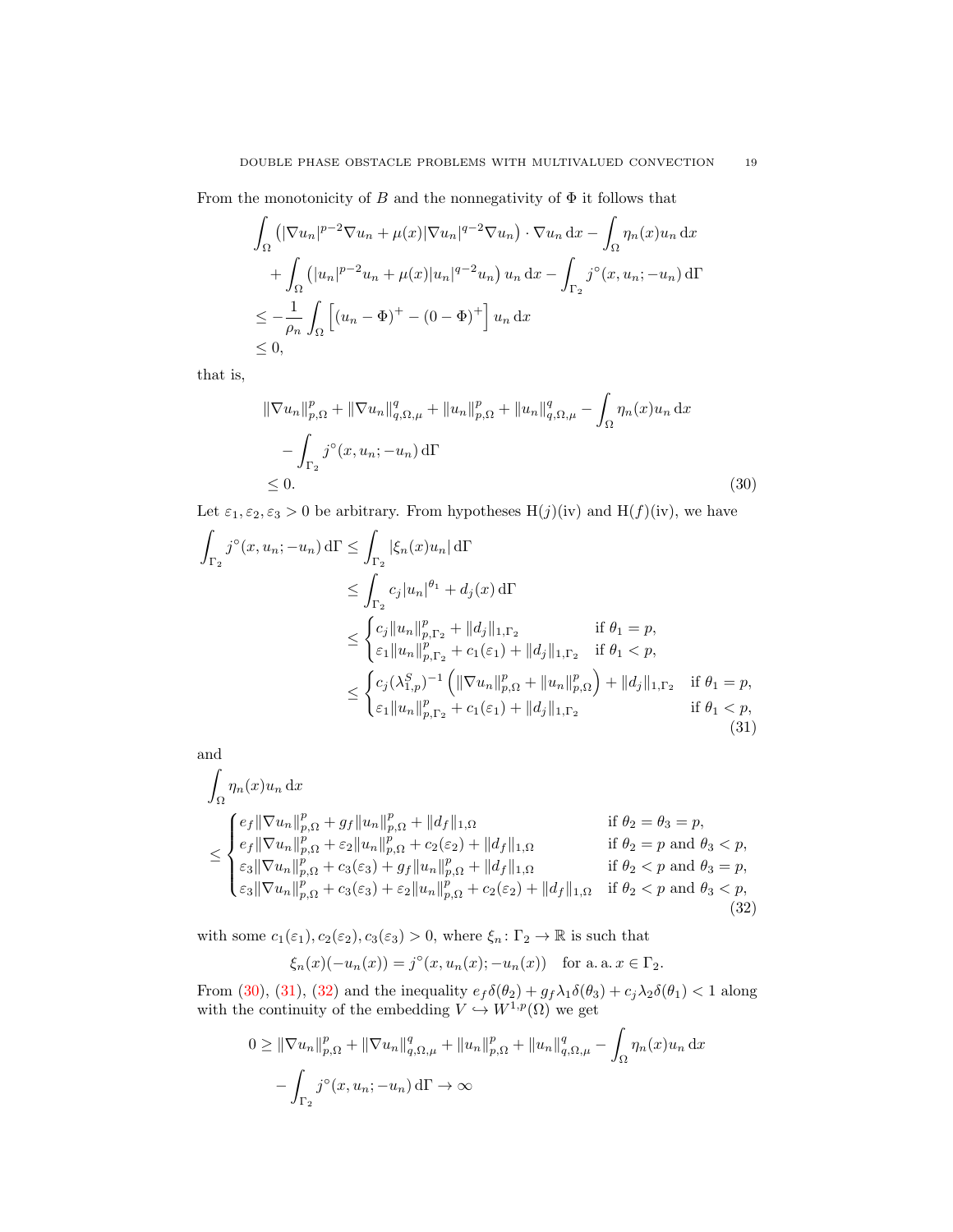as  $n \to \infty$ . This is a contradiction. Therefore, the set  $\bigcup$  $\bigcup_{n\in\mathbb{N}}\mathcal{S}_n$  is uniformly bounded in  $V$  and so Step 1 is verified.

Let  $\{u_n\}_{n\in\mathbb{N}}\subset V$  be a sequence such that  $u_n\in\mathcal{S}_n$  for each  $n\in\mathbb{N}$ . By virtue of Step 1, we may suppose that along a relabeled subsequence

<span id="page-19-3"></span><span id="page-19-1"></span><span id="page-19-0"></span>
$$
u_n \xrightarrow{w} u \quad \text{as } n \to \infty \tag{33}
$$

for some  $u \in V$ . This means that the set w-  $\limsup S_n$  is nonempty.

Next, we shall show that w- lim sup  $S_n$  is a subset of S. For any  $u \in w$ - lim sup  $S_n$ fixed, passing to a subsequence if necessary, we are able to find a sequence  $\{u_n\}_{n\in\mathbb{N}}\subset$ V with  $u_n \in \mathcal{S}_n$  for all  $n \in \mathbb{N}$  such that  $(33)$  is satisfied. Our goal is to prove that  $u \in \mathcal{S}$ .

Step 2.  $u(x) \leq \Phi(x)$  for a. a.  $x \in \Omega$ . For every  $n \in \mathbb{N}$ , we have

$$
\frac{1}{\rho_n} \int_{\Omega} \left( u_n - \Phi \right)^+ v \, dx \le \langle Au_n, -v \rangle + \int_{\Omega} \eta_n(x) v \, dx + \int_{\Gamma_2} j^{\circ}(x, u_n; -v) \, d\Gamma. \tag{34}
$$

Taking Hölder's inequality and hypothesis  $H(f)(iii)$  into account yields

$$
\int_{\Omega} \eta_n(x)v \, dx \le M_2 \left( \|\nabla u_n\|_{p,\Omega}^p + \|u_n\|_{q_1,\Omega}^{q_1} + \|c_f\|_{q_1,\Omega}^{q_1'} \right)^{\frac{1}{q_1'}} \|v\|_{q_1,\Omega} \tag{35}
$$

for some  $M_2 > 0$ . From hypothesis H(j)(iii) we obtain

$$
\int_{\Gamma_2} j^{\circ}(x, u_n; -v) d\Gamma \le \int_{\Gamma_2} (a_j |u_n|^{q_2 - 1} + b_j(x)) v d\Gamma
$$
\n
$$
\le M_3 \left( \|u_n\|_{q_2, \Gamma_2} + \|b_j\|_{q'_2, \Gamma_2} \right) \|v\|_{q_2, \Gamma_2}
$$
\n(36)

for some  $M_3 > 0$ . Putting [\(35\)](#page-19-1) and [\(36\)](#page-19-2) into [\(34\)](#page-19-3), by applying the boundedness of A (see Proposition [2.3\)](#page-6-1), the convergence [\(33\)](#page-19-0) and the continuity of the embeddings  $V \hookrightarrow W^{1,p}(\Omega) \hookrightarrow L^{q_1}(\Omega)$  and  $V \hookrightarrow L^{q_*}(\Gamma_2)$ , we find a constant  $M_4 > 0$ , which is independent of  $n$ , such that

<span id="page-19-2"></span>
$$
\frac{1}{\rho_n} \int_{\Omega} \left( u_n - \Phi \right)^+ v \, \mathrm{d}x \le M_4 \|v\|_V.
$$

Hence,

$$
\int_{\Omega} (u_n - \Phi)^+ v \, dx \le \rho_n M_4 \|v\|_V
$$

for all  $v \in V$ . Letting  $n \to \infty$  in the inequality above, using the convergence [\(33\)](#page-19-0), the compactness of the embedding  $V \hookrightarrow L^{q_1}(\Omega)$  and Lebesgue's Dominated Convergence Theorem, it gives

$$
\int_{\Omega} (u - \Phi)^{+} v(x) dx = \int_{\Omega} \lim_{n \to \infty} (u_{n} - \Phi)^{+} v dx
$$

$$
= \lim_{n \to \infty} \int_{\Omega} (u_{n} - \Phi)^{+} v(x) dx
$$

$$
\leq \lim_{n \to \infty} \rho_{n} M_{4} ||v||_{V}
$$

$$
= 0
$$

for all  $v \in V$ . Therefore, we have  $(u(x) - \Phi(x))^+ = 0$  for a. a.  $x \in \Omega$ , thus,  $u(x) \leq$  $\Phi(x)$  for a. a.  $x \in \Omega$ .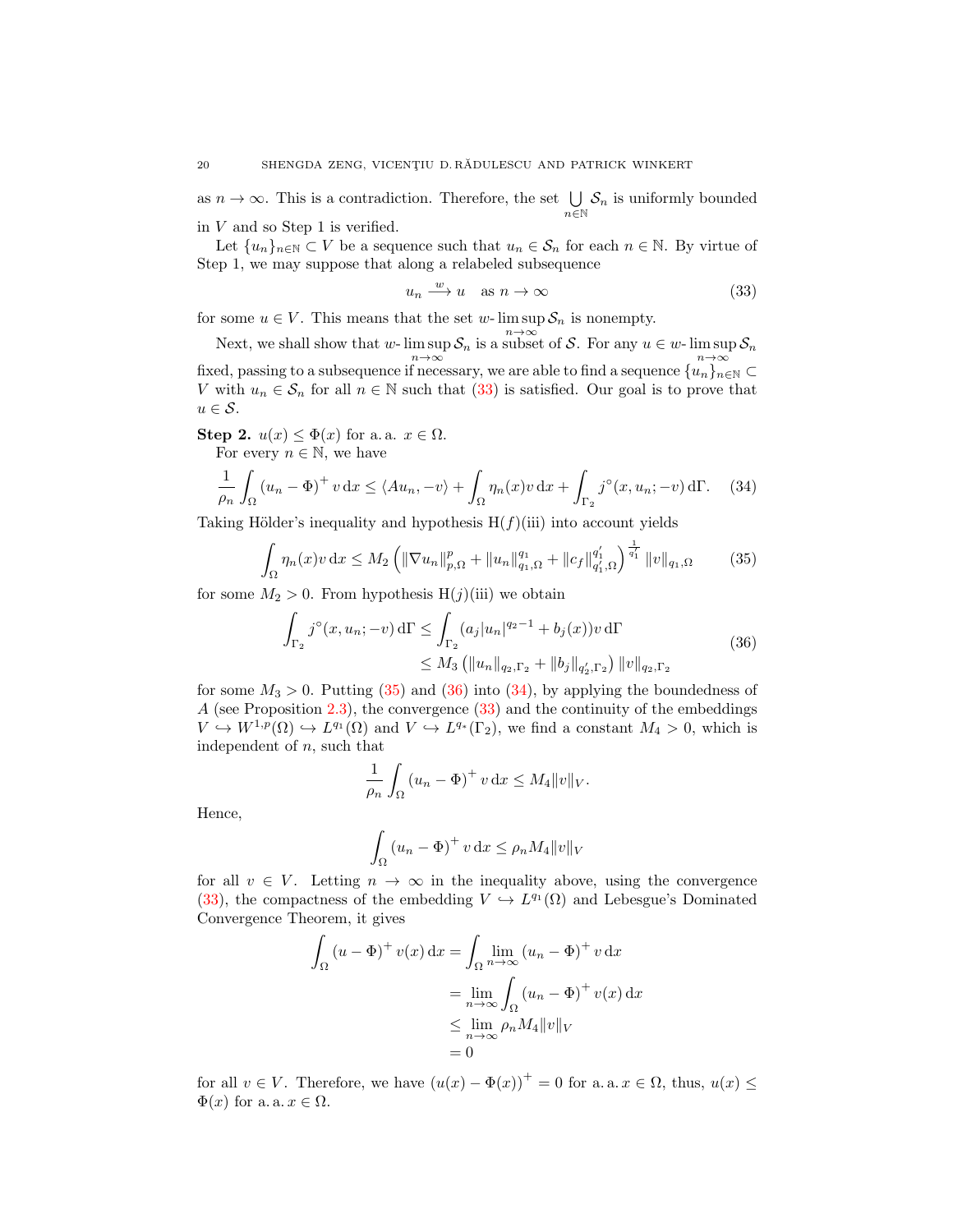# Step 3.  $u \in \mathcal{S}$ .

Note that

$$
\langle Au_n, u_n - v \rangle \le \frac{1}{\rho_n} \int_{\Omega} (u_n - \Phi)^+ (v - u_n) \, dx + \int_{\Omega} \eta_n(x) (u_n - v) \, dx
$$

$$
+ \int_{\Gamma_2} j^\circ(x, u_n; v - u_n) \, d\Gamma
$$

for all  $v \in V$ . From the monotonicity of  $s \mapsto s^+$  we obtain

$$
\langle Au_n, u_n - v \rangle \le \frac{1}{\rho_n} \int_{\Omega} (v - \Phi)^+ (v - u_n) \,dx + \int_{\Omega} \eta_n(x) (u_n - v) \,dx
$$

$$
+ \int_{\Gamma_2} j^\circ(x, u_n; v - u_n) \,d\Gamma
$$

for all  $v \in V$ . By virtue of the definition of K (see [\(10\)](#page-8-0)), we have

$$
\langle Au_n, u_n - v \rangle - \int_{\Omega} \eta_n(x) (u_n - v) \, dx - \int_{\Gamma_2} j^\circ(x, u_n; v - u_n) \, d\Gamma \le 0 \tag{37}
$$

for all  $v \in K$ .

From Step 2 we know that  $u \in K$ . So, taking  $v = u$  in [\(37\)](#page-20-0) leads to

$$
\langle Au_n, u_n - u \rangle \leq \int_{\Omega} \eta_n(x) (u_n - u) dx + \int_{\Gamma_2} j^{\circ}(x, u_n; u - u_n) d\Gamma.
$$

Keeping in mind that the embeddings  $V \hookrightarrow L^{q_1}(\Omega)$  and  $V \hookrightarrow L^{q_2}(\Gamma_2)$  are both compact, we have

$$
\lim_{n \to \infty} \int_{\Omega} \eta_n(x) (u_n - u) \, dx = 0 \quad \text{and} \quad \limsup_{n \to \infty} \int_{\Gamma_2} j^\circ(x, u_n; u - u_n) \, d\Gamma \le 0,
$$

where we have used the boundedness of  $\{\eta_n\}_{n\in\mathbb{N}}\subset L^{q'_1}(\Omega)$ , upper semicontinuity of  $(s,t) \mapsto j^{\circ}(x,s;t)$  and Fatou's Lemma. So, it holds

<span id="page-20-0"></span>
$$
\limsup_{n \to \infty} \langle Au_n, u_n - u \rangle \le 0.
$$

This combined with the convergence  $(33)$  and the  $(S<sub>+</sub>)$ -property of A (see Proposi-tion [2.3\)](#page-6-1) concludes that  $u_n \to u$ . Therefore, we have w-lim sup  $S_n \subset s$ -lim sup  $S_n$ . This together with  $s$ -  $\limsup_{n\to\infty} S_n \subset w$ -  $\limsup_{n\to\infty} S_n$  implies that  $\emptyset \neq w$ -  $\limsup_{n\to\infty} S_n =$ s- $\limsup S_n$ .  $n{\rightarrow}\infty$ 

Since  $\{\eta_n\}_{n\in\mathbb{N}}$  is bounded in  $L^{q'_1}(\Omega)$ , as done before, we can also prove that  $\eta_n \stackrel{w}{\longrightarrow} \eta$  in  $L^{q'_1}(\Omega)$  as  $n \to \infty$  for some  $\eta \in L^{q'_1}(\Omega)$  with  $\eta(x) \in f(x, u(x), \nabla u(x))$  for a. a.  $x \in \Omega$ . Consequently, we conclude that  $\emptyset \neq w$ -  $\limsup_{n \to \infty} S_n = s$ -  $\limsup_{n \to \infty} S_n \subset S$ .

(iii) For any fixed  $u \in s$ - lim sup  $S_n$ , the nonemptiness, boundedness and closedness of  $S_n$  guarantees that the set  $\mathcal{T}(\mathcal{S}_n, u)$  is well-defined. Let  $\{\widetilde{u}_n\}_{n \in \mathbb{N}}$  be any sequence such that

$$
\widetilde{u}_n \in \mathcal{T}(\mathcal{S}_n, u)
$$
 for each  $n \in \mathbb{N}$ .

It follows from Step 1 that the sequence  $\{\widetilde{u}_n\}_{n\in\mathbb{N}}$  is bounded. So, without any loss of generality, we may assume that

<span id="page-20-1"></span>
$$
\widetilde{u}_n \xrightarrow{w} \widetilde{u} \quad \text{in } V \text{ as } n \to \infty \tag{38}
$$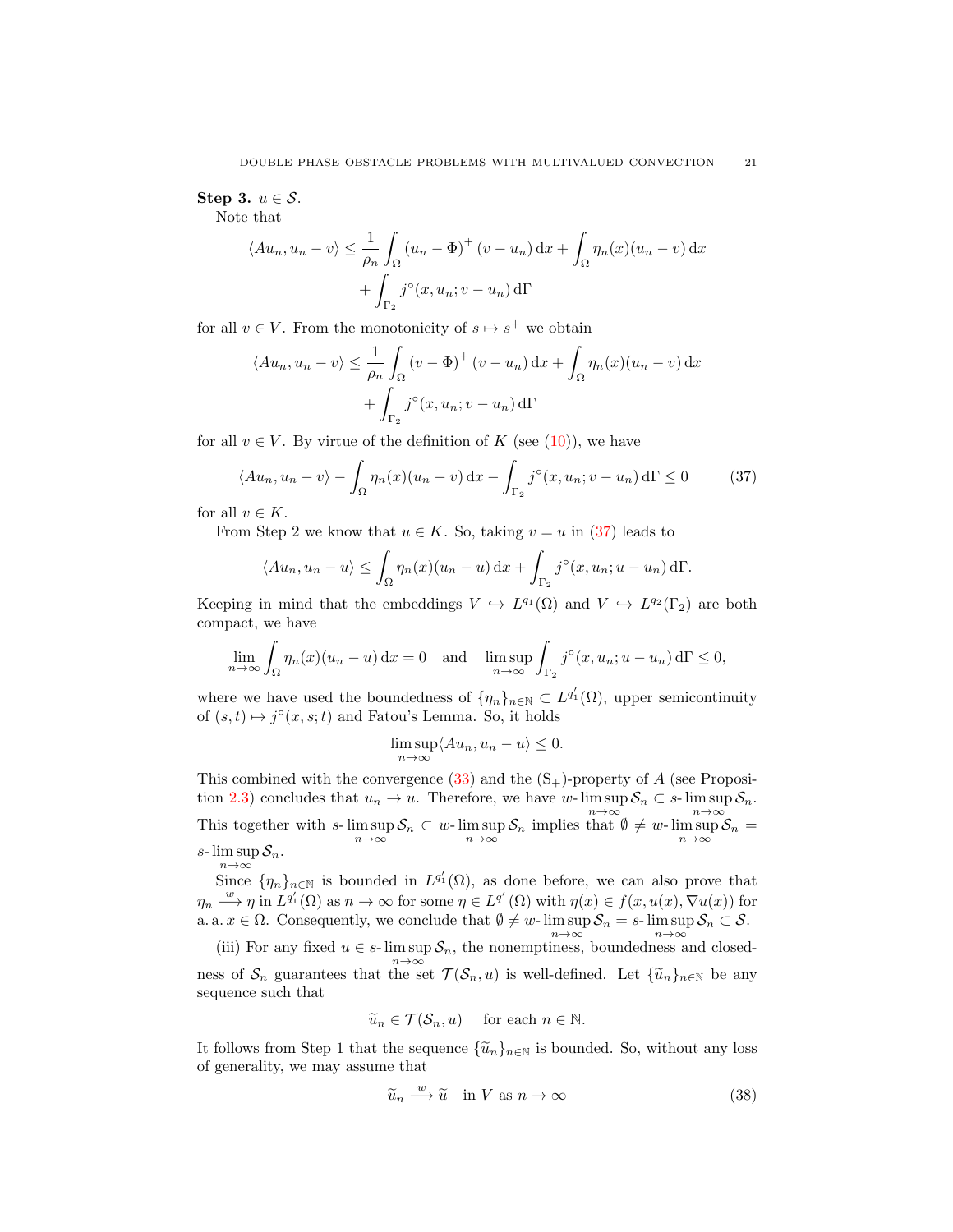for some  $\widetilde{u} \in V$ . Arguing as in the proof of Step 2, we obtain that  $\widetilde{u} \in K$ . Then, for each  $n \in \mathbb{N}$ , we have

$$
\langle A\widetilde{u}_n, \widetilde{u}_n - v \rangle \le \frac{1}{\rho_n} \int_{\Omega} (\widetilde{u}_n - \Phi)^+ (v - \widetilde{u}_n) \, dx + \int_{\Omega} \eta_n(x) (\widetilde{u}_n - v) \, dx
$$

$$
+ \int_{\Gamma_2} j^\circ(x, u_n; v - u_n) \, d\Gamma
$$

for all  $v \in V$ . Proceeding in the same way as in the proof of Step 3, we conclude that  $\tilde{u}$  is a solution to problem [\(1\)](#page-1-0) as well. Since  $u \in s$ - lim sup  $S_n$ , passing to a  $n\rightarrow\infty$ subsequence if necessary, there exists a sequence  $\{u_n\}_{n\in\mathbb{N}}$  such that  $u_n \in \mathcal{S}_n$  and  $u_n \to u$  in V as  $n \to \infty$ . The latter combined with [\(38\)](#page-20-1) deduces that

$$
\|\widetilde{u} - u\|_{V} \le \liminf_{n \to \infty} \|\widetilde{u}_n - u\|_{V} \le \liminf_{n \to \infty} \|u_n - u\|_{V} = 0,
$$

this means that  $\tilde{u} = u$ . Consequently, the desired conclusion is proved.

 $\Box$ 

If meas( $\Gamma_2$ ) = 0, namely  $\Gamma_1 = \Gamma$ , then Theorem [4.3](#page-17-0) reduces the following corollary, which coincides with [\[47,](#page-23-27) Theorem 3.4].

**Corollary 4.1.** Let hypotheses [\(8\)](#page-4-2), H(f) and H( $\Phi$ ) be satisfied. If  $\{ \rho_n \}_{n \in \mathbb{N}}$  is a sequence with  $\rho_n > 0$  for each  $n \in \mathbb{N}$  such that  $\rho_n \to 0$  as  $n \to \infty$ , then the following statements hold true:

(i) For each  $n \in \mathbb{N}$ , the set  $\tilde{S}_n$  of weak solutions of the following problem is nonempty, bounded and weakly closed in  $W_0^{1,\mathcal{H}}(\Omega)$ 

$$
D_{\mu}(u) + \frac{1}{\rho_n} (u - \Phi)^+ \in f(x, u, \nabla u) \quad \text{in } \Omega,
$$
  

$$
u = 0 \qquad \text{on } \Gamma.
$$

(ii) It holds

$$
\emptyset \neq w\text{-}\limsup_{n\to\infty} \tilde{\mathcal{S}}_n = s\text{-}\limsup_{n\to\infty} \tilde{\mathcal{S}}_n \subset \tilde{\mathcal{S}},
$$

where  $\tilde{S}$  is the solution set to problem [\(2\)](#page-2-2).

(iii) For each  $u \in s$ - $\limsup_{n \to \infty} \tilde{\mathcal{S}_n}$  and any sequence  $\{\tilde{u}_n\}_{n \in \mathbb{N}}$  with

$$
\tilde{u}_n \in \mathcal{T}(\tilde{\mathcal{S}}_n, u) \quad \text{for each } n \in \mathbb{N},
$$

there exists a subsequence of  $\{\tilde{u}_n\}_{n\in\mathbb{N}}$  converging strongly to u in  $W_0^{1,\mathcal{H}}(\Omega)$ , where the set  $\mathcal{T}(\tilde{\mathcal{S}}_n, u)$  is defined by

$$
\mathcal{T}(\tilde{\mathcal{S}}_n, u) := \left\{ \tilde{u} \in \tilde{\mathcal{S}}_n \mid ||u - \tilde{u}||_{W_0^{1, \mathcal{H}}(\Omega)} \le ||u - v||_{W_0^{1, \mathcal{H}}(\Omega)} \text{ for all } v \in \tilde{\mathcal{S}}_n \right\}.
$$

Acknowledgments. This project has received funding from the Natural Science Foundation of Guangxi Grant Nos. 2020GXNSFBA297137 and 2018GXNSFDA-138002, the NNSF of China Grant Nos. 12001478, 12026255 and 12026256, and the European Union's Horizon 2020 Research and Innovation Programme under the Marie Sklodowska-Curie grant agreement No. 823731 CONMECH, National Science Center of Poland under Preludium Project No. 2017/25/N/ST1/00611, and the Startup Project of Doctor Scientific Research of Yulin Normal University No. G2020ZK07. The research of Vicentiu D. R $\ddot{\text{add}}$ ulescu was supported by a grant of the Romanian Ministry of Research, Innovation and Digitization, CNCS/CCCDI– UEFISCDI, project number PCE 137/2021, within PNCDI III.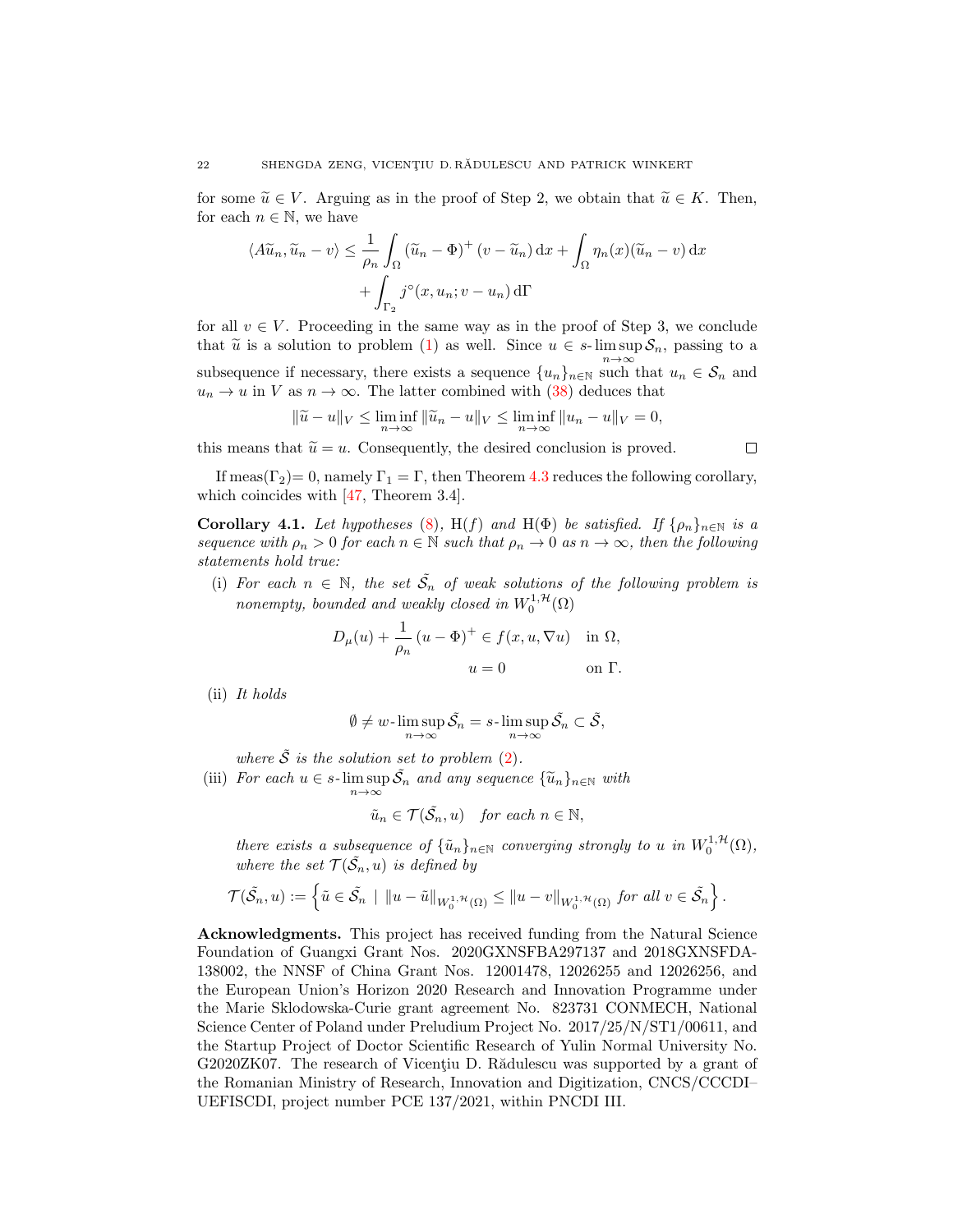The authors wish to thank the two knowledgeable referees for their remarks in order to improve the paper.

#### REFERENCES

- <span id="page-22-4"></span>[\[1\]](http://www.ams.org/mathscinet-getitem?mr=MR4329272&return=pdf) C. O. Alves, P. Garain and V. D. Rădulescu, [High perturbations of quasilinear problems with](http://dx.doi.org/10.1007/s00209-021-02757-z) [double criticality,](http://dx.doi.org/10.1007/s00209-021-02757-z) Math. Z., 299 (2021), 1875–1895.
- <span id="page-22-5"></span>[\[2\]](http://www.ams.org/mathscinet-getitem?mr=MR4149686&return=pdf) V. Ambrosio and V. D. Rădulescu, [Fractional double-phase patterns: Concentration and](http://dx.doi.org/10.1016/j.matpur.2020.08.011) [multiplicity of solutions,](http://dx.doi.org/10.1016/j.matpur.2020.08.011) J. Math. Pures Appl. (9), 142 (2020), 101–145.
- <span id="page-22-23"></span>[\[3\]](http://www.ams.org/mathscinet-getitem?mr=MR1048347&return=pdf) J.-P. Aubin and H. Frankowska, Set-Valued Analysis, Systems & Control: Foundations & Applications, 2, Birkhäuser Boston, Inc., Boston, MA, 1990.
- <span id="page-22-2"></span> $[4]$  A. Bahrouni, V. D. Rădulescu and D. D. Repovš, [Double phase transonic flow problems with](http://dx.doi.org/10.1088/1361-6544/ab0b03) [variable growth: Nonlinear patterns and stationary waves,](http://dx.doi.org/10.1088/1361-6544/ab0b03) Nonlinearity, 32 (2019), 2481– 2495.
- <span id="page-22-6"></span>[\[5\]](http://www.ams.org/mathscinet-getitem?mr=MR4129347&return=pdf) A. Bahrouni, V. D. Rădulescu and P. Winkert, [A critical point theorem for perturbed func](http://dx.doi.org/10.1515/ans-2020-2095)[tionals and low perturbations of differential and nonlocal systems,](http://dx.doi.org/10.1515/ans-2020-2095) Adv. Nonlinear Stud., 20 (2020), 663–674.
- <span id="page-22-7"></span>[\[6\]](http://www.ams.org/mathscinet-getitem?mr=MR4161962&return=pdf) A. Bahrouni, V. D. Rădulescu and P. Winkert, [Double phase problems with variable growth](http://dx.doi.org/10.1007/s00033-020-01412-7) [and convection for the Baouendi-Grushin operator,](http://dx.doi.org/10.1007/s00033-020-01412-7) Z. Angew. Math. Phys., 71 (2020), 15 pp.
- <span id="page-22-8"></span>[\[7\]](http://www.ams.org/mathscinet-getitem?mr=MR3348922&return=pdf) P. Baroni, M. Colombo and G. Mingione, [Harnack inequalities for double phase functionals,](http://dx.doi.org/10.1016/j.na.2014.11.001) Nonlinear Anal., 121 (2015), 206–222.
- <span id="page-22-9"></span>[\[8\]](http://www.ams.org/mathscinet-getitem?mr=MR3570955&return=pdf) P. Baroni, M. Colombo amd G. Mingione, [Non-autonomous functionals, borderline cases and](http://dx.doi.org/10.1090/spmj/1392) [related function classes,](http://dx.doi.org/10.1090/spmj/1392) reprinted in St. Petersburg Math. J., 27 (2016), 347–379.
- <span id="page-22-10"></span>[\[9\]](http://www.ams.org/mathscinet-getitem?mr=MR3775180&return=pdf) P. Baroni, M. Colombo and G. Mingione, [Regularity for general functionals with double phase,](http://dx.doi.org/10.1007/s00526-018-1332-z) Calc. Var. Partial Differential Equations, 57 (2018), 48 pp.
- <span id="page-22-3"></span>[\[10\]](http://www.ams.org/mathscinet-getitem?mr=MR1406564&return=pdf) J. Bertoin, Lévy Processes, Cambridge Tracts in Mathematics, 121, Cambridge University Press, Cambridge, 1996.
- <span id="page-22-11"></span>[\[11\]](http://www.ams.org/mathscinet-getitem?mr=MR3865198&return=pdf) M. Cencelj, V. D. Rădulescu and D. D. Repovš, [Double phase problems with variable growth,](http://dx.doi.org/10.1016/j.na.2018.03.016) Nonlinear Anal., 177 (2018), 270–287.
- <span id="page-22-12"></span>[\[12\]](http://www.ams.org/mathscinet-getitem?mr=MR3558314&return=pdf) F. Colasuonno and M. Squassina, [Eigenvalues for double phase variational integrals,](http://dx.doi.org/10.1007/s10231-015-0542-7) Ann. Mat. Pura Appl. (4), **195** (2016), 1917-1959.
- <span id="page-22-13"></span>[\[13\]](http://www.ams.org/mathscinet-getitem?mr=MR3360738&return=pdf) M. Colombo and G. Mingione, [Bounded minimisers of double phase variational integrals,](http://dx.doi.org/10.1007/s00205-015-0859-9) Arch. Ration. Mech. Anal., 218 (2015), 219-273.
- <span id="page-22-14"></span>[\[14\]](http://www.ams.org/mathscinet-getitem?mr=MR3294408&return=pdf) M. Colombo and G. Mingione, [Regularity for double phase variational problems,](http://dx.doi.org/10.1007/s00205-014-0785-2) Arch. Ration. Mech. Anal., **215** (2015), 443-496.
- <span id="page-22-22"></span>[\[15\]](http://www.ams.org/mathscinet-getitem?mr=MR4403612&return=pdf) A. Crespo-Blanco, L. Gasiński, P. Harjulehto and P. Winkert, [A new class of double phase](http://dx.doi.org/10.1016/j.jde.2022.03.029) [variable exponent problems: Existence and uniqueness,](http://dx.doi.org/10.1016/j.jde.2022.03.029) J. Differential Equations, 323 (2022), 182–228.
- <span id="page-22-0"></span>[\[16\]](http://www.ams.org/mathscinet-getitem?mr=MR0521262&return=pdf) G. Duvaut and J.-L. Lions, Inequalities in Mechanics and Physics, Grundlehren der Mathematischen Wissenschaften, 219, Springer-Verlag, Berlin-New York, 1976.
- <span id="page-22-15"></span>[\[17\]](http://www.ams.org/mathscinet-getitem?mr=MR4234813&return=pdf) C. Farkas and P. Winkert, [An existence result for singular Finsler double phase problems,](http://dx.doi.org/10.1016/j.jde.2021.03.036) J. Differential Equations,  $286$  (2021), 455-473.
- <span id="page-22-21"></span>[\[18\]](http://www.ams.org/mathscinet-getitem?mr=MR4331350&return=pdf) M. Galewski, [Basic Monotonicity Methods with Some Applications](http://dx.doi.org/10.1007/978-3-030-75308-5), Compact Textbooks in Mathematics, Birkhäuser/Springer, Cham, 2021.
- <span id="page-22-16"></span>[\[19\]](http://www.ams.org/mathscinet-getitem?mr=MR4319046&return=pdf) L. Gasiński and N. S. Papageorgiou, [Constant sign and nodal solutions for superlinear double](http://dx.doi.org/10.1515/acv-2019-0040) [phase problems,](http://dx.doi.org/10.1515/acv-2019-0040) Adv. Calc. Var., 14 (2021), 613–626.
- <span id="page-22-18"></span>[\[20\]](http://www.ams.org/mathscinet-getitem?mr=MR2092433&return=pdf) L. Gasiński and N. S. Papageorgiou, Nonsmooth Critical Point Theory and Nonlinear Boundary Value Problems, Series in Mathematical Analysis and Applications, 8, Chapman & Hall/CRC, Boca Raton, FL, 2005.
- <span id="page-22-17"></span>[\[21\]](http://www.ams.org/mathscinet-getitem?mr=MR3632225&return=pdf) L. Gasinski and N. S. Papageorgiou, [Positive solutions for nonlinear elliptic problems with](http://dx.doi.org/10.1016/j.jde.2017.03.021) [dependence on the gradient,](http://dx.doi.org/10.1016/j.jde.2017.03.021) J. Differential Equations, 263 (2017), 1451-1476.
- <span id="page-22-19"></span>L. Gasiński and P. Winkert, [Constant sign solutions for double phase problems with super](http://dx.doi.org/10.1016/j.na.2019.111739)[linear nonlinearity,](http://dx.doi.org/10.1016/j.na.2019.111739) Nonlinear Anal., 195 (2020), 9 pp.
- <span id="page-22-1"></span>[\[23\]](http://www.ams.org/mathscinet-getitem?mr=MR4066014&return=pdf) L. Gasinski and P. Winkert, [Existence and uniqueness results for double phase problems with](http://dx.doi.org/10.1016/j.jde.2019.10.022) [convection term,](http://dx.doi.org/10.1016/j.jde.2019.10.022) J. Differential Equations, 268 (2020), 4183–4193.
- <span id="page-22-20"></span>[\[24\]](http://www.ams.org/mathscinet-getitem?mr=MR4189002&return=pdf) L. Gasiński and P. Winkert, [Sign changing solution for a double phase problem with nonlinear](http://dx.doi.org/10.1016/j.jde.2020.11.014) [boundary condition via the Nehari manifold,](http://dx.doi.org/10.1016/j.jde.2020.11.014) J. Differential Equations, 274 (2021), 1037– 1066.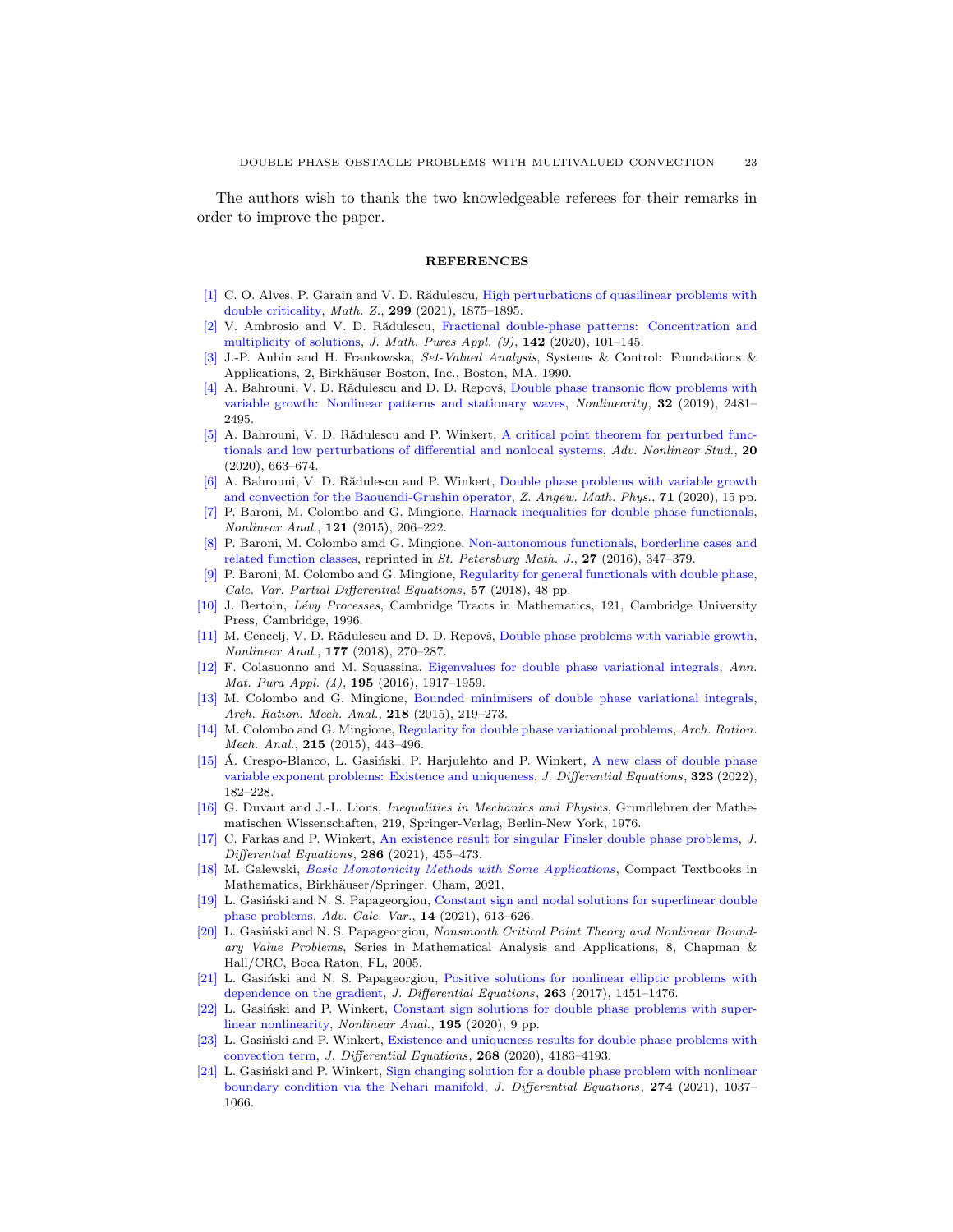- <span id="page-23-24"></span>[\[25\]](http://www.ams.org/mathscinet-getitem?mr=MR1775159&return=pdf) F. Giannessi and A. A. Khan, Regularization of non-coercive quasi variational inequalities, Control Cybernet., 29 (2000), 91–110.
- <span id="page-23-21"></span>A. Lê, [Eigenvalue problems for the](http://dx.doi.org/10.1016/j.na.2005.05.056) p-Laplacian, Nonlinear Anal., 64 (2006), 1057–1099.
- <span id="page-23-26"></span>[\[27\]](http://www.ams.org/mathscinet-getitem?mr=MR2763754&return=pdf) V. K. Le, [A range and existence theorem for pseudomonotone perturbations of maximal](http://dx.doi.org/10.1090/S0002-9939-2010-10594-4) [monotone operators,](http://dx.doi.org/10.1090/S0002-9939-2010-10594-4) Proc. Amer. Math. Soc., 139 (2011), 1645–1658.
- <span id="page-23-0"></span>[\[28\]](http://www.ams.org/mathscinet-getitem?mr=MR0259693&return=pdf) J.-L. Lions, Quelques Méthodes de Résolution des Problèmes aux Limites Non Linéaires, Dunod, Paris; Gauthier-Villars, Paris, 1969.
- <span id="page-23-7"></span>[\[29\]](http://www.ams.org/mathscinet-getitem?mr=MR3843302&return=pdf) W. Liu and G. Dai, [Existence and multiplicity results for double phase problem,](http://dx.doi.org/10.1016/j.jde.2018.06.006) J. Differential Equations, 265 (2018), 4311–4334.
- <span id="page-23-8"></span>[\[30\]](http://www.ams.org/mathscinet-getitem?mr=MR4127988&return=pdf) G. Marino and P. Winkert, [Existence and uniqueness of elliptic systems with double phase](http://dx.doi.org/10.1016/j.jmaa.2020.124423) [operators and convection terms,](http://dx.doi.org/10.1016/j.jmaa.2020.124423) J. Math. Anal. Appl., 492 (2020), 13 pp.
- <span id="page-23-22"></span>[\[31\]](http://www.ams.org/mathscinet-getitem?mr=MR2976197&return=pdf) S. Migórski, A. Ochal and M. Sofonea, [Nonlinear Inclusions and Hemivariational Inequalities.](http://dx.doi.org/10.1007/978-1-4614-4232-5) [Models and Analysis of Contact Problems](http://dx.doi.org/10.1007/978-1-4614-4232-5), Advances in Mechanics and Mathematics, 26, Springer, New York, 2013.
- <span id="page-23-20"></span>[\[32\]](http://www.ams.org/mathscinet-getitem?mr=MR4258810&return=pdf) G. Mingione and V. Rădulescu, [Recent developments in problems with nonstandard growth](http://dx.doi.org/10.1016/j.jmaa.2021.125197) [and nonuniform ellipticity,](http://dx.doi.org/10.1016/j.jmaa.2021.125197) J. Math. Anal. Appl., 501 (2021), 41 pp.
- <span id="page-23-23"></span>[\[33\]](http://www.ams.org/mathscinet-getitem?mr=MR2527754&return=pdf) N. S. Papageorgiou and S. T. Kyritsi-Yiallourou, *[Handbook of Applied Analysis](http://dx.doi.org/10.1007/b120946)*, Advances in Mechanics and Mathematics, 19, Springer, New York, 2009.
- <span id="page-23-9"></span>[\[34\]](http://www.ams.org/mathscinet-getitem?mr=MR3973893&return=pdf) N. S. Papageorgiou, V. D. Rădulescu and D. D. Repovš, [Double-phase problems and a dis](http://dx.doi.org/10.1090/proc/14466)[continuity property of the spectrum,](http://dx.doi.org/10.1090/proc/14466) Proc. Amer. Math. Soc., 147 (2019), 2899–2910.
- <span id="page-23-10"></span>[\[35\]](http://www.ams.org/mathscinet-getitem?mr=MR3836199&return=pdf) N. S. Papageorgiou, V. D. Rădulescu and D. D. Repovš, [Double-phase problems with reaction](http://dx.doi.org/10.1007/s00033-018-1001-2) [of arbitrary growth,](http://dx.doi.org/10.1007/s00033-018-1001-2) Z. Angew. Math. Phys. , 69 (2018), 21 pp.
- <span id="page-23-5"></span>[\[36\]](http://www.ams.org/mathscinet-getitem?mr=MR4171387&return=pdf) N. S. Papageorgiou, V. D. Rădulescu and D. D. Repovš, [Existence and multiplicity of solutions](http://dx.doi.org/10.1112/blms.12347) [for double-phase Robin problems,](http://dx.doi.org/10.1112/blms.12347) Bull. Lond. Math. Soc., 52 (2020), 546–560.
- <span id="page-23-11"></span>[\[37\]](http://www.ams.org/mathscinet-getitem?mr=MR4066018&return=pdf) N. S. Papageorgiou, C. Vetro and F. Vetro, [Continuous spectrum for a two phase eigenvalue](http://dx.doi.org/10.1016/j.jde.2019.10.026) [problem with an indefinite and unbounded potential,](http://dx.doi.org/10.1016/j.jde.2019.10.026) J. Differential Equations, 268 (2020), 4102–4118.
- <span id="page-23-12"></span>[\[38\]](http://www.ams.org/mathscinet-getitem?mr=MR4237564&return=pdf) N. S. Papageorgiou, C. Vetro and F. Vetro, [Multiple solutions for parametric double phase](http://dx.doi.org/10.1142/S0219199720500066) [Dirichlet problems,](http://dx.doi.org/10.1142/S0219199720500066) Commun. Contemp. Math., 23 (2021), 18 pp.
- <span id="page-23-25"></span>[\[39\]](http://www.ams.org/mathscinet-getitem?mr=MR3848992&return=pdf) N. S. Papageorgiou, C. Vetro and F. Vetro, [Nonlinear multivalued Duffing systems,](http://dx.doi.org/10.1016/j.jmaa.2018.08.024) J. Math. Anal. Appl., 468 (2018), 376-390.
- <span id="page-23-13"></span>[\[40\]](http://www.ams.org/mathscinet-getitem?mr=MR4103919&return=pdf) N. S. Papageorgiou, C. Vetro and F. Vetro, [Relaxation for a class of control systems with](http://dx.doi.org/10.1007/s10440-019-00270-4) [unilateral constraints,](http://dx.doi.org/10.1007/s10440-019-00270-4) Acta Appl. Math., 167 (2020), 99–115.
- <span id="page-23-19"></span>[\[41\]](http://www.ams.org/mathscinet-getitem?mr=MR3823796&return=pdf) N. S. Papageorgiou and P. Winkert, Applied Nonlinear Functional Analysis. An Introduction, De Gruyter Graduate, De Gruyter, Berlin, 2018.
- <span id="page-23-14"></span>[\[42\]](http://www.ams.org/mathscinet-getitem?mr=MR3730751&return=pdf) K. Perera and M. Squassina, [Existence results for double-phase problems via Morse theory,](http://dx.doi.org/10.1142/S0219199717500237) Commun. Contemp. Math., 20 (2018), 14 pp.
- <span id="page-23-15"></span>[\[43\]](http://www.ams.org/mathscinet-getitem?mr=MR3897817&return=pdf) V. D. Rădulescu, [Isotropic and anistropic double-phase problems: Old and new,](http://dx.doi.org/10.7494/OpMath.2019.39.2.259) *Opuscula* Math., 39 (2019), 259–279.
- <span id="page-23-1"></span>[\[44\]](http://www.ams.org/mathscinet-getitem?mr=MR880369&return=pdf) J. F. Rodrigues, Obstacle Problems in Mathematical Physics, North-Holland Mathematics Studies, 134, North-Holland Publishing Co., Amsterdam, 1987.
- <span id="page-23-16"></span>[\[45\]](http://www.ams.org/mathscinet-getitem?mr=MR4230072&return=pdf) C. Vetro, Parametric and nonparametric A[-Laplace problems: Existence of solutions and](http://dx.doi.org/10.3233/ASY-201612) [asymptotic analysis,](http://dx.doi.org/10.3233/ASY-201612) Asymptot. Anal., 122 (2021), 105–118.
- <span id="page-23-17"></span>[\[46\]](http://www.ams.org/mathscinet-getitem?mr=MR4042969&return=pdf) C. Vetro and F. Vetro, On problems driven by the  $(p(\cdot), q(\cdot))$ -Laplace operator, *Mediterr. J.* Math., 17 (2020), 11 pp.
- <span id="page-23-27"></span>[\[47\]](http://www.ams.org/mathscinet-getitem?mr=MR4178745&return=pdf) S. Zeng, Y. Bai, L. Gasiński and P. Winkert, [Convergence analysis for double phase obstacle](http://dx.doi.org/10.1515/anona-2020-0155) [problems with multivalued convection term,](http://dx.doi.org/10.1515/anona-2020-0155) Adv. Nonlinear Anal., 10 (2021), 659–672.
- <span id="page-23-6"></span>S. Zeng, Y. Bai, L. Gasiński and P. Winkert, [Existence results for double phase implicit](http://dx.doi.org/10.1007/s00526-020-01841-2) [obstacle problems involving multivalued operators,](http://dx.doi.org/10.1007/s00526-020-01841-2) Calc. Var. Partial Differential Equations, 59 (2020), 18 pp.
- <span id="page-23-2"></span>[\[49\]](http://www.ams.org/mathscinet-getitem?mr=MR4258790&return=pdf) S. Zeng, L. Gasiński, P. Winkert and Y. Bai, [Existence of solutions for double phase obstacle](http://dx.doi.org/10.1016/j.jmaa.2020.123997) [problems with multivalued convection term,](http://dx.doi.org/10.1016/j.jmaa.2020.123997) J. Math. Anal. Appl., 501 (2021), 12 pp.
- <span id="page-23-18"></span>[\[50\]](http://www.ams.org/mathscinet-getitem?mr=MR3852472&return=pdf) Q. Zhang and V. D. Rădulescu, [Double phase anisotropic variational problems and combined](http://dx.doi.org/10.1016/j.matpur.2018.06.015) [effects of reaction and absorption terms,](http://dx.doi.org/10.1016/j.matpur.2018.06.015)  $J. Math. Pures Appl. (9), 118 (2018), 159-203.$
- <span id="page-23-3"></span>[\[51\]](http://www.ams.org/mathscinet-getitem?mr=MR864171&return=pdf) V. V. Zhikov, Averaging of functionals of the calculus of variations and elasticity theory, Izv. Akad. Nauk SSSR Ser. Mat., 50 (1986), 675–710.
- <span id="page-23-4"></span>[\[52\]](http://www.ams.org/mathscinet-getitem?mr=MR2839881&return=pdf) V. V. Zhikov, [On variational problems and nonlinear elliptic equations with nonstandard](http://dx.doi.org/10.1007/s10958-011-0260-7) [growth conditions,](http://dx.doi.org/10.1007/s10958-011-0260-7) J. Math. Sci. (N.Y.), 173 (2011), 463–570.